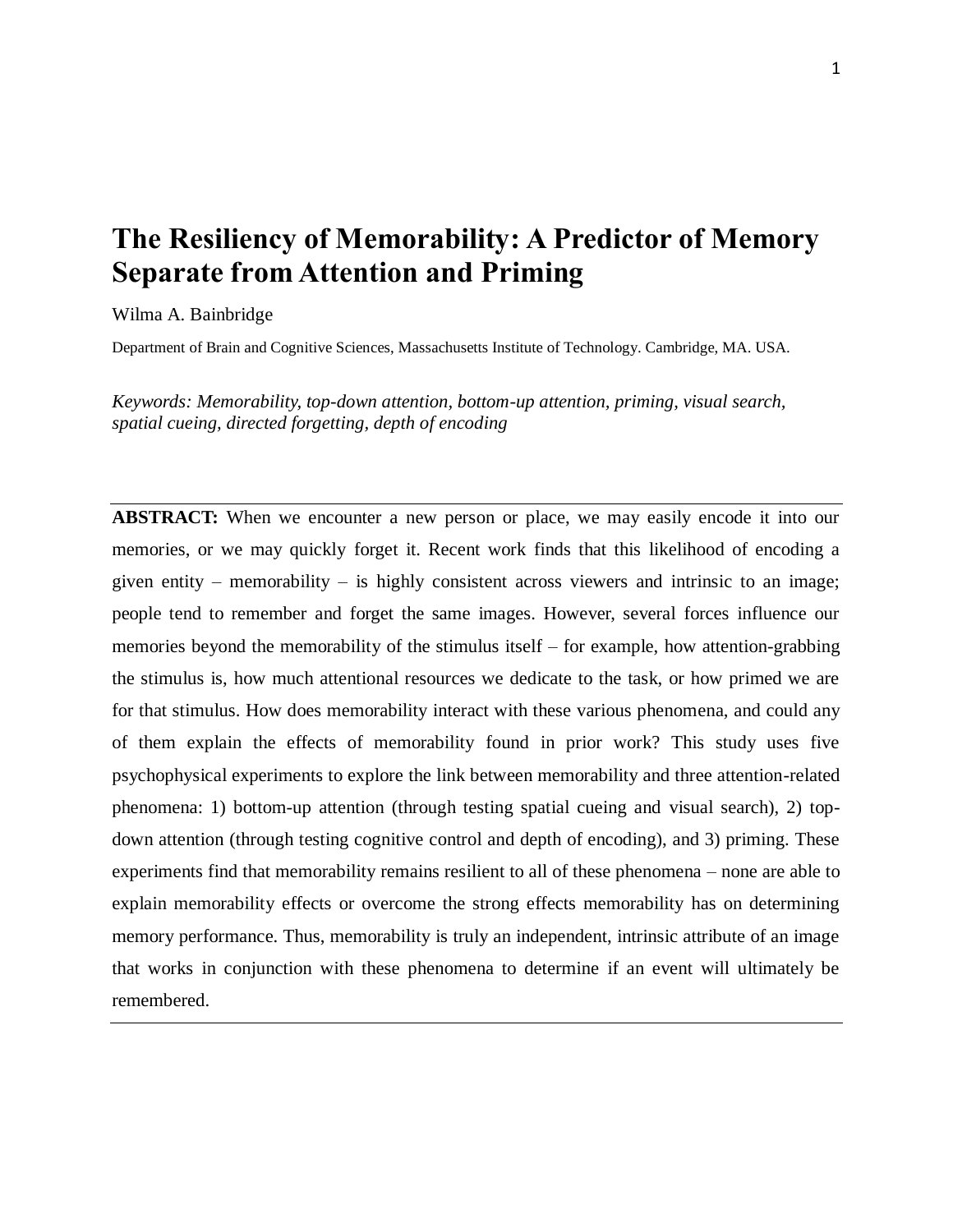One great mystery of the human experience is why our memories often act against our will – we remember events that are not particularly important to us, yet we forget the names and faces of new acquaintances that we try desperately to remember. Recent work has pinpointed a novel image attribute that can help explain what we ultimately remember – *memorability*, a predictive value of the likelihood of a novel event being eventually remembered or forgotten (Isola et al., 2011a). Despite our diverse unique experiences, we tend to remember the same scenes (Isola et al., 2011b), faces (Bainbridge et al., 2013; Bainbridge, 2016), and even visualizations (Borkin et al., 2013) as each other. A stimulus's memorability plays a main role in influencing our future memories – intrinsic stimulus memorability makes up 50% of the variance in memory performance (with observer characteristics, environment features, noise, etc, making up the other 50%; Bainbridge et al., 2013). Image memorability shows stereotyped perceptionand memory-based activity in the brain (Bainbridge et al., in press) and can also be predicted by convolutional neural networks (Khosla et al., 2015). Additionally, memorability cannot be fully explained by a wide range of face and scene attributes (Isola et al., 2011a; Bainbridge et al., 2013), is surprisingly resilient to different time scales (Isola et al., 2013) contexts (Bylinskii et al., 2015), and transformations of the stimulus entity (Bainbridge, in 2016). With the combination of these results, memorability appears to be its own independent phenomenon and image attribute that can guide predictions of later memory.

However, one alternative hypothesis is that these memorability effects are instead driven by attention. This could be in the form of bottom-up attention (also called exogenous attention) or also top-down attention (endogenous attention). Attention and memory are well-known to have a symbiotic relationship; with attention influencing what is encoded into memory, and previous experience also influencing what is attended to (Chun & Turk-Browne, 2007). Certain types of stimuli are known to draw more attention than others (Asmundson & Stein, 1994; Theeuwes & Van der Stigchel, 2006; Cooper & Langton, 2006; Bar-Haim et al., 2007; Trawalter et al., 2008), and stimuli that are attended to are more easily remembered (MacLeod, 1989; Chun & Turk-Browne, 2007). Memorability is similarly consistent across stimuli and predictive of later memory behavior. Thus perhaps memorability is synonymous with bottom-up attention orienting, or perhaps some of the robust effects of memorability can be largely explained by topdown attentional effects. A final candidate explanation for memorability is priming, where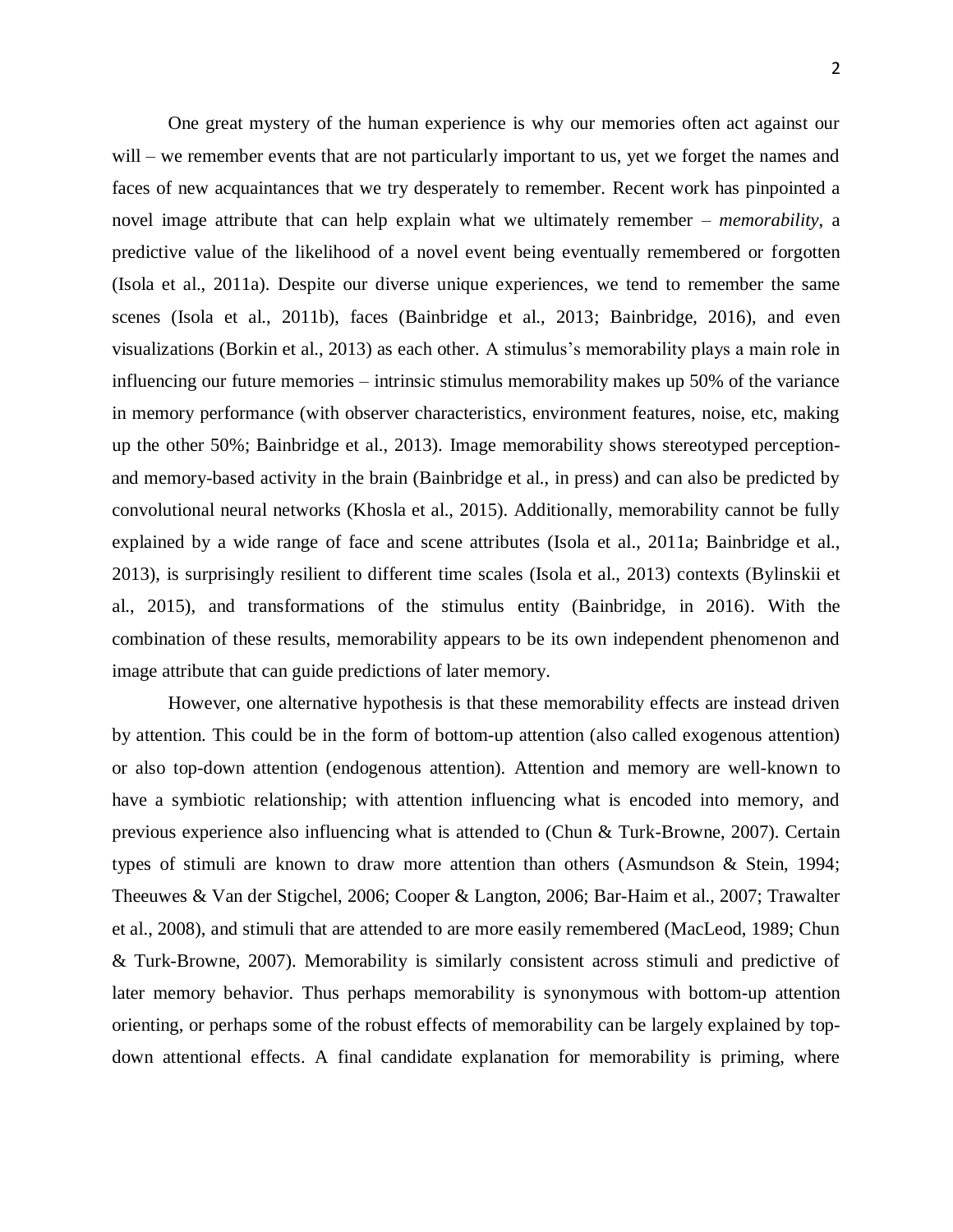perhaps the non-attentive effects on memory from memorability could be instead explained by degree of priming caused by a stimulus.

The current study explores the relationship between memorability and three attentionrelated phenomena: bottom-up attention, top-down attention, and non-attentive priming. Experiments 1 and 2 find memorability does not influence bottom-up attention orienting in a spatial cueing task (Experiment 1) nor in a visual search task (Experiment 2). Experiments 3 and 4 find memorability influences memory behavior separately from top-down attention effects such as cognitive control (Experiment 3) and deeper encoding (Experiment 4). Lastly, Experiment 5 finds that memorability also shows a separate effect from perceptual priming. Taken together, these results form powerful evidence that memorability is an isolated stimulus property that cannot be explained by bottom-up attention, top-down attention, or priming.

# **Section 1: Memorability and Bottom-Up Attention**

# Section Introduction

Just in the same way emotional or threatening stimuli cause automatic bottom-up attentional orienting (Asmundson & Stein, 1994; Theeuwes & Van der Stigchel, 2006; Cooper & Langton, 2006; Bar-Haim et al., 2007), it seems likely that highly memorable stimuli are memorable because they are attention-grabbing. Indeed, stimulus memorability has been found to be correlated with many of the same features that also cause bottom-up attentional orienting – emotion, threat, and contrasting colors and brightness (Isola et al., 2011; Bainbridge et al., 2013). Various works have also identified specific effects of *distinctive* stimuli on visual search tasks (Treisman & Gormican, 1988; Wolfe, 2001), and novel stimuli have been found to capture and bind attention in comparison to familiar stimuli (Horstmann & Herwig, 2015). While distinctiveness and novelty are not identical with memorability (Bainbridge et al., 2013), they are highly correlated. Together, it thus seems likely that memorability occurs because of visual features in that memorable stimulus that cause it to quickly and automatically capture attention.

This hypothesis is tested with two paradigms often used in exogenous attentional experiments – spatial cueing and visual search. In the two following experiments, I find that while I am able to replicate the classical results of each task, memorability is found to have no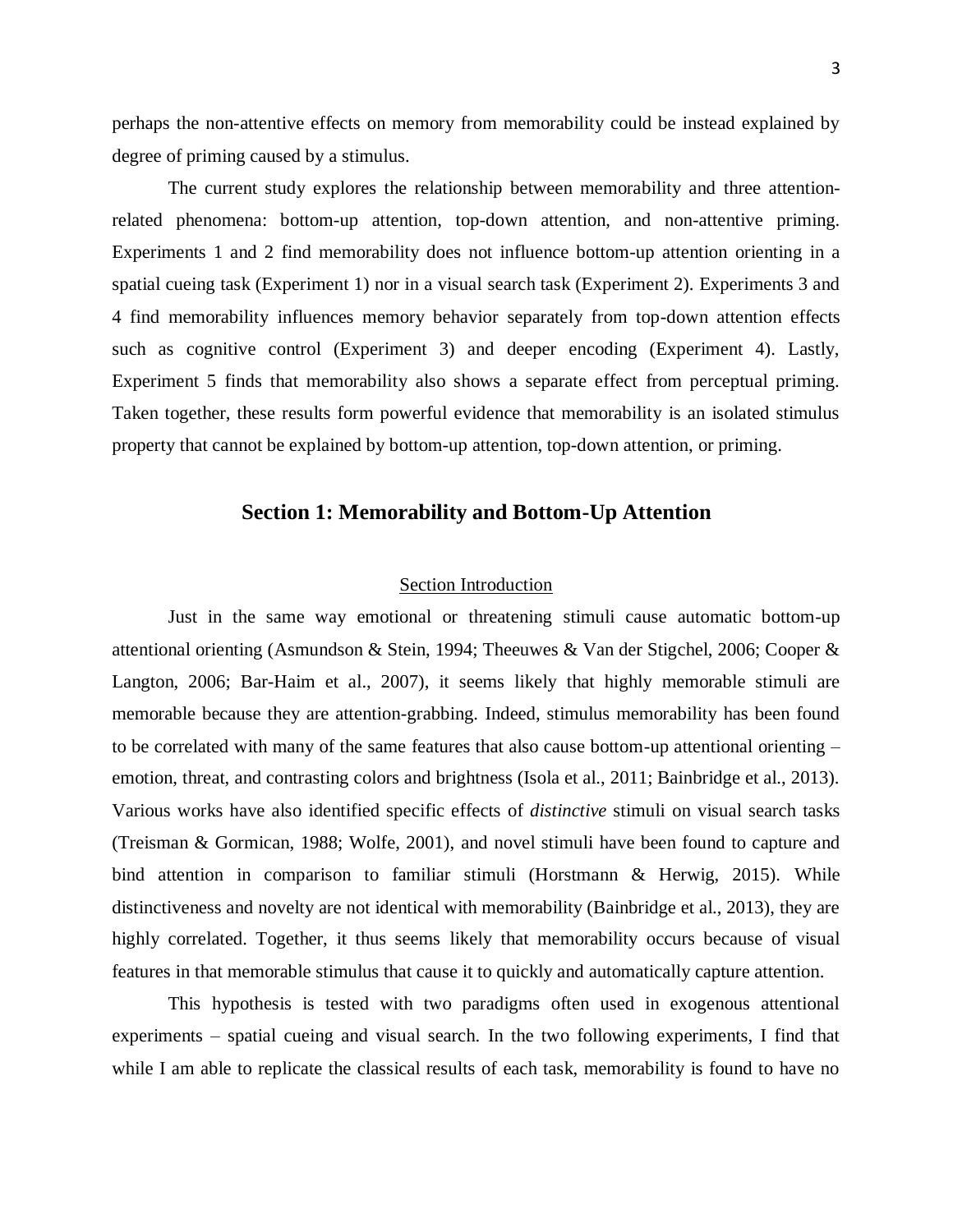effect on bottom-up attention effects, providing evidence for memorability as an image property that does not necessarily capture bottom-up attention.

#### Experiment 1: Memorability and Spatial Cueing

#### **Introduction**

One common exogenous attention paradigm that can be adapted for complex stimuli (i.e., photographs rather than shapes or colors) is the dot-probe paradigm, or spatial cueing task (Posner, 1980). Participants see two irrelevant visual cues on the left and right sides of a fixation cross, and then must categorize a target image that appears on either side. If one of the irrelevant cues captures attention, then participants will automatically orient and respond faster if the target also occurs on the same side (Posner, 1980). In the realm of faces, this paradigm has found attention orienting towards faces differing in emotion (Theeuwes & Van der Stigchel, 2006; Cooper & Langton, 2006), level of threat (Asmundson & Stein, 1994; Bar-Haim et al., 2007), and race (Trawalter et al., 2008). This task is thus well-suited to examine whether memorable faces similarly cause automatic spatial cueing. If memorable images capture attention, then seeing a memorable face before a target should speed up the response to the target.

Two spatial cueing experiments were conducted to examine the bottom-up attentional effects of memorability. The first experiment (Experiment 1-A) replicated previous spatial cueing work, using face images as cues, with half at a normal brightness level and the other half at a high brightness level (Johannes et al., 1995; Lupiáñez et al., 2004). The second experiment (Experiment 1-B) was a spatial cueing study using memorable and forgettable faces of equal brightness as the cues. While previous spatial cueing work was successfully replicated, memorability was not found to cause any spatial cueing effects.

#### **Materials and Methods**

#### *Participants*

Participants for the two experiments were recruited from online crowdsourcing platform Amazon Mechanical Turk (AMT). For this and all Experiments in the current study, data were collected following the standards of the MIT Institutional Review Board, and all participants provided consent for the study. There were 96 participants for Experiment 1-A and 98 participants for Experiment 1-B. This large number of participants was recruited to ensure any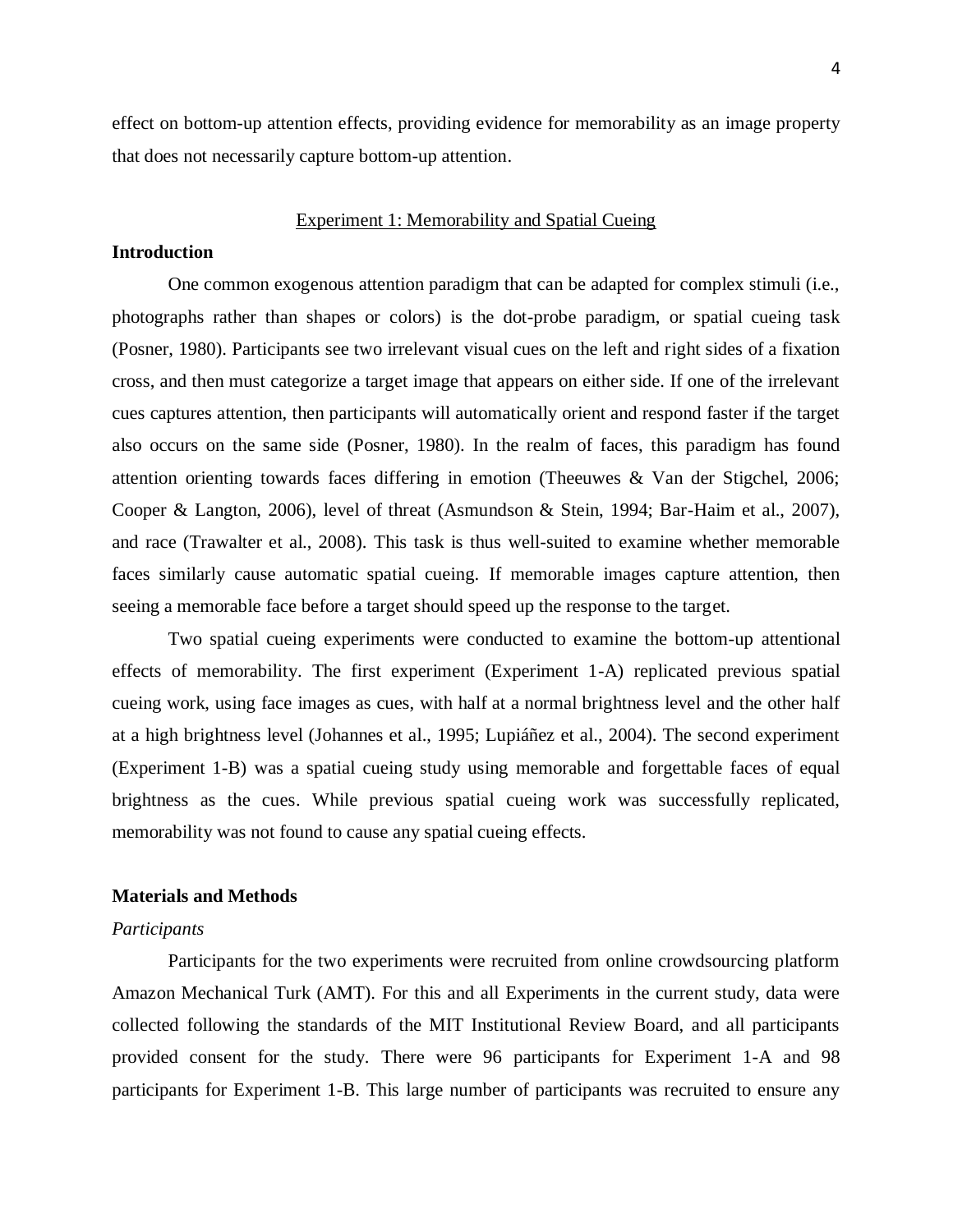inability to detect an effect was not due to a small sample size, and unequal numbers of participants (for this Experiment and all following) were due to a small proportion of AMT workers accepting the experiment but quitting partway through (which is not uncommon in crowdsourced experiments: Eickhoff & de Vries, 2013). Two similar follow-up experiments were conducted with Experiment 1-B to confirm its effects, with 26 and 23 participants. All participants were compensated for their time. Only participants with over a 95% AMT approval rating and an IP address in the United States were recruited for the study, so that their exposure to different facial demographics would most closely match those of the stimulus set (designed to approximate the U.S. population).

# *Stimuli*

Both experiments used the same base set of 80 face images, 40 determined to be highly memorable (top 25% of hit rate, HR; M=72.5%, SD=6.7%) and 40 determined to be highly forgettable (bottom 25% of HR; M=32.4%, SD=5.5%) in a previous large-scale online memory test (Bainbridge et al., 2013). The conditions were selected to have no difference in false alarm rate (FAR) and several low- and mid-level attributes (color, spatial frequency, emotion, attractiveness). Faces were also matched in memorable and forgettable pairs for gender, race, and age. All face images are 256 pixels in height and cropped with an oval to diminish background effects. For the brightened stimuli in Experiment 1-A, RGB values of the images were all uniformly increased by 140 points.

#### *Experimental Methods*

Both experiments were conducted with a spatial cueing paradigm designed based on previous spatial cueing work (See Fig. 1; Posner, 1980; MacLeod et al., 1986; Fox et al., 2008) implemented on online psychology experimental platform PsyToolkit (Stoet, 2010).

A fixation cross was presented for 300ms, and then cue face images were presented 150 pixels to the left and 150 pixels to the right of the fixation cross for 500ms. The face images disappeared and after a randomized delay ranging between 100ms and 500ms, two dots (the dot probe) were presented on one side of the fixation cross for up to 1500ms. The randomized delay was used so that participants had to remain attentive during the whole trial, and could not anticipate when the target would appear while ignoring the cues. Participants were asked to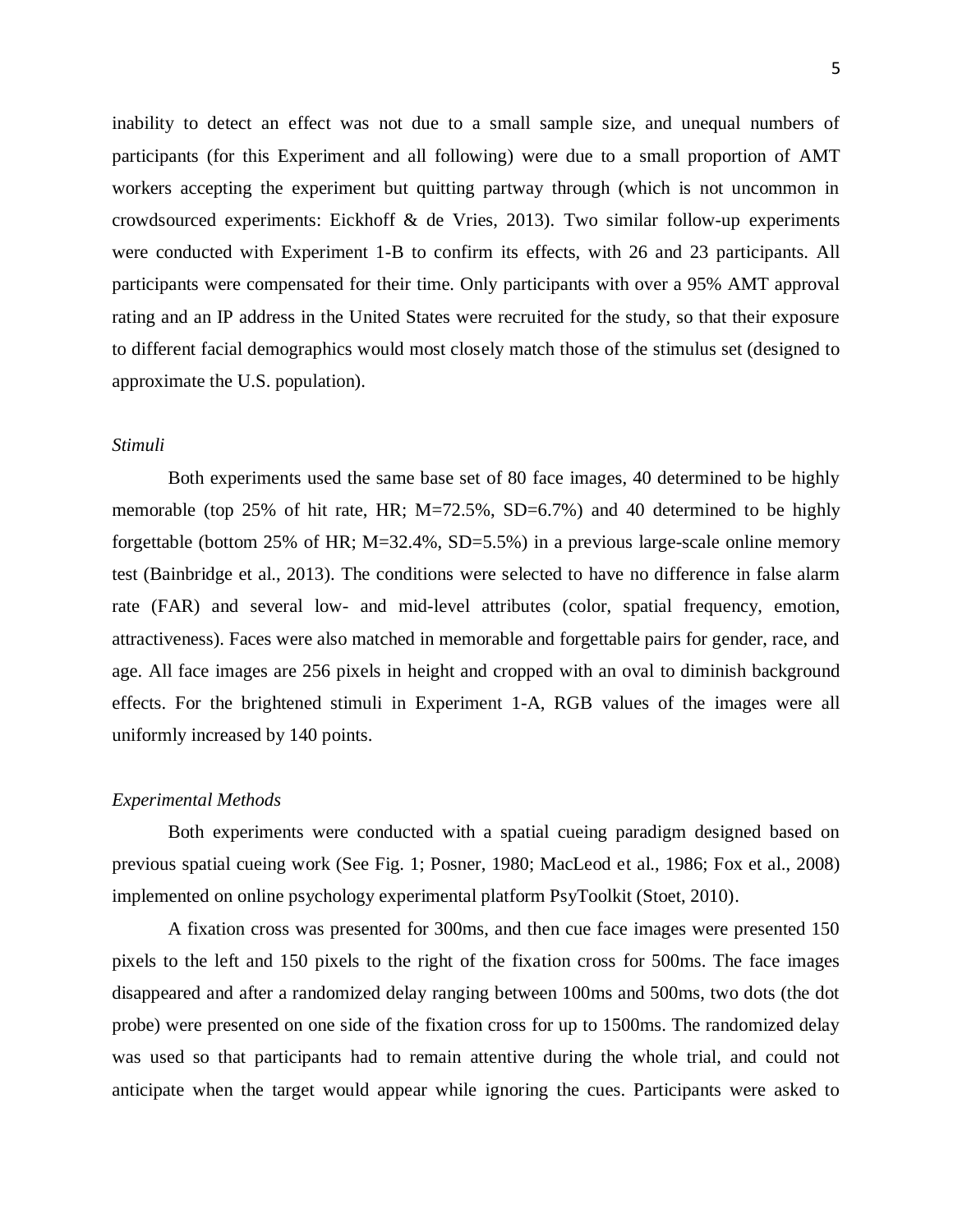respond as quickly and accurately as possible whether the dots were oriented horizontally or vertically, using a keyboard press that captured reaction time (RT). The position and orientation of the dot probe were randomly counterbalanced across trials. The face image cues had no relation to the dot probe. As soon as participants responded, the screen was cleared for 500ms and then continued onto the next trial. Participants were informed if their response was incorrect, and given their total correct at the end of the experiment. Each participant did 40 trials, of randomized order, and the experiment lasted approximately 3 minutes in total.

For Experiment 1-A, each trial had a brightened (low-contrast) face and a normal brightness face image cue, with memorability controlled for between conditions. It is expected that normal brightness cue should capture attention and result in faster RTs. For Experiment 1-B, each trial had a forgettable face image cue and a memorable face image cue, matched for demographics and of equal brightness. If memorability captures attention in a similar bottom-up way, then dot probes matching the side of the memorable image should have faster RTs. Analyses only used RTs from trials where participants gave the correct response on the trial, however no statistical tests change in significance if incorrect trial RTs are also included.

To ensure effects found from Experiment 1-B were not due to differences in trial timing, as there is debate in the literature in terms of the most effective spatial cueing task timing (Cooper & Langton, 2006), two almost identical follow-up studies to Experiment 1-B were also conducted. In the first version, the dot probe appeared immediately after the cues (as is more common in spatial cueing tasks: MacLeod et al., 1986), rather than after a jittered delay. In the second one, along with having no delay between cue and probe, the cues were also only displayed for 100ms (Cooper & Langton, 2006).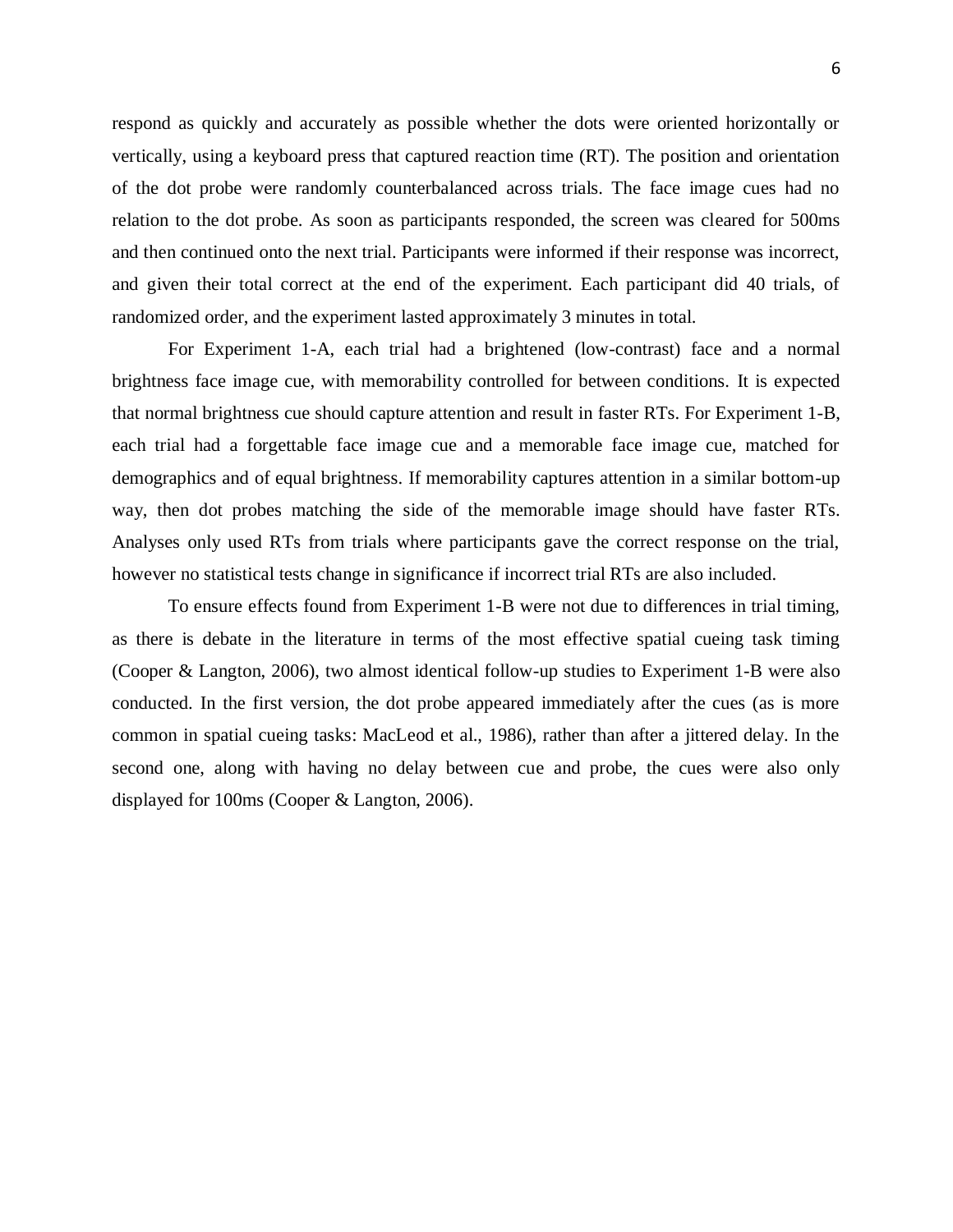

**Fig. 1.** The spatial cueing experimental paradigm for Experiment 1. Participants ignored cues (1-A: one that was very faded and one that was of normal brightness, or 1-B: one that was highly forgettable and one that was highly memorable) and responded with the orientation of a dot probe target. If their response time was influenced more by one type of cue over another, then memorability is likely to automatically capture attention. The face images used in this figure and all other figures in this paper are for illustrative purposes, and are within the public domain.

# **Results and Discussion**

For Experiment 1-A, reaction times for a target aligned with a visually salient cue (normal brightness,  $M = 603.17$ ms,  $SD = 152.34$ ) were significantly lower than a target aligned with a less salient cue (very bright stimulus,  $M = 616.83$ ,  $SD = 168.19$ ), paired t-test:  $t(95) =$ 2.24, *p* = 0.028. In contrast, no significant difference was found in Experiment 1-B for reaction times for targets aligned with memorable cues ( $M = 619.13$ ms,  $SD = 107.21$ ) or forgettable cues  $(M = 624.62, SD = 115.09), t(97) = 1.03, p = 0.306$ . As a non-significant p-value does not indicate support for the null hypothesis, two-tailed Bayesian hypothesis testing was used to examine if these data support the null hypothesis (Gallistel, 2009; Jarosz & Wiley, 2014), where memorable cues and forgettable cues would indeed have no difference. This analysis uses Bayesian Factor analysis to determine the ratio of evidence (i.e., "odds") in favor of one prior (the null distribution) versus an alternative prior (the largest plausible effect size; the effect size found in Experiment 1-A). The resulting odds (i.e., a Bayes factor, *BF01*) were 1.11:1 in favor of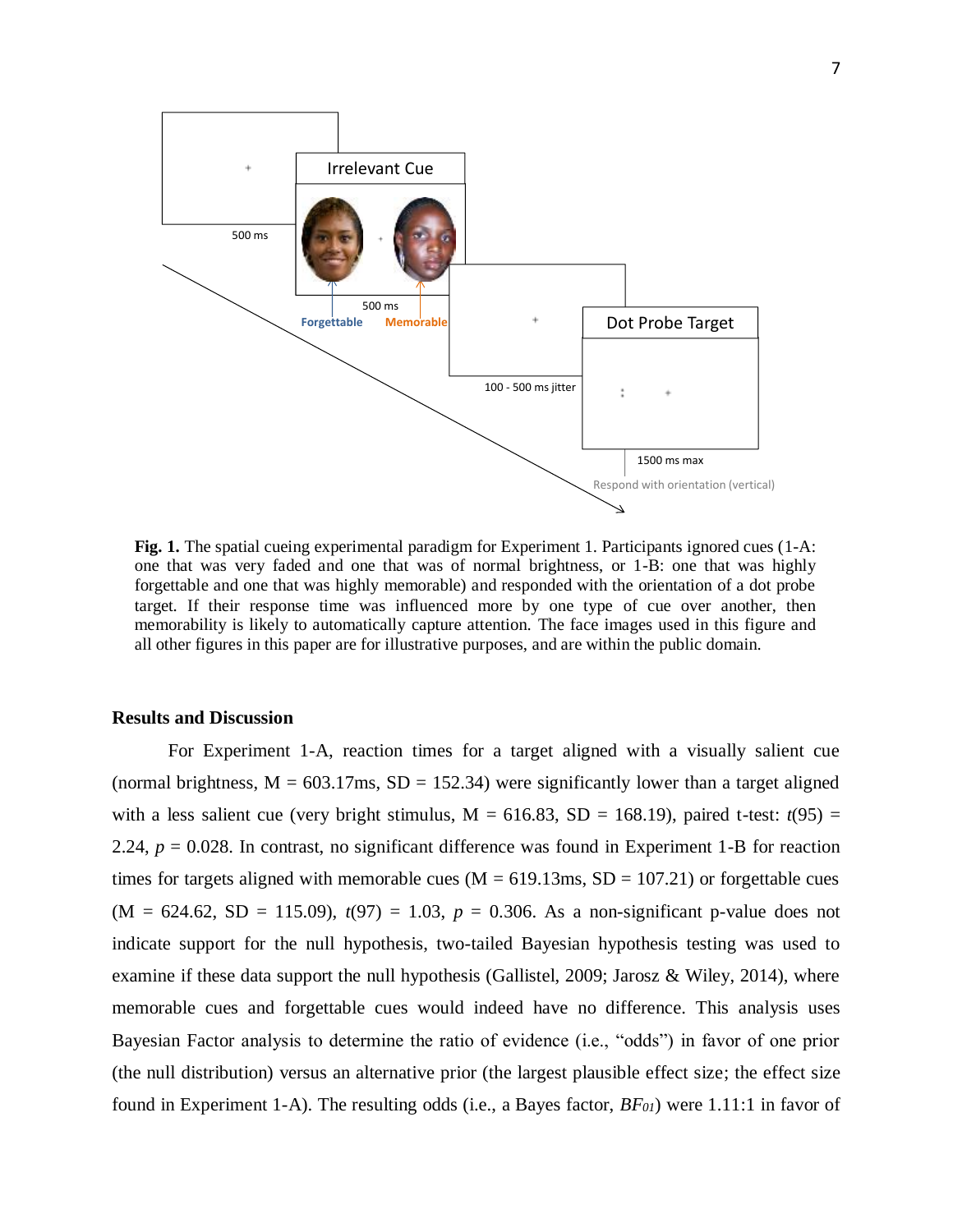the null hypothesis, providing mild evidence that memorable and forgettable cues do not result in a different reaction time in a spatial cueing task.

Different timings in Experiment 1-B did not cause an effect to appear; there was still no significant difference between memorable and forgettable image cue RTs when the random delay was removed  $(t(25) = 0.45$ ,  $p = 0.660$ ;  $BF_{01} = 1.08$ ) or when the cue presentation time was changed to 100ms  $(t(22) = 0.67, p = 0.508; BF_{01} = 1.06)$ .

As expected, Experiment 1-A was able to successfully replicate previous effects found in spatial cueing paradigms based on a low-level visual feature (Johannes et al., 1995; Lupiáñez et al., 2004) that results in attentional capture. In contrast, Experiment 1-B did not find a link between memorability and attentional capture, even when using the same timings used by studies able to find attentional capture by emotional faces (Cooper & Langton, 2006). These results implicate memorability as a phenomenon separate from bottom-up attention; these highly memorable stimuli do not appear to contain low-level visual features that are automatically capturing attention. However, it is possible that another bottom-up attentional task may be better suited for uncovering attentional effects on memorability.

# Experiment 2: Memorability in Visual Search

# **Introduction**

There has been debate as to whether spatial cueing attentional effects are robust and replicable (Staugaard, 2009), and its strongest effects with faces are often found in special populations (Asmundson & Stein, 1994; Bar-Haim et al., 2007), or with strong threat-based biases (Trawalter et al., 2008). In contrast, a visual search paradigm may provide a more nuanced understanding of the interplay of memorability and attention, and lend evidence as to whether memorability is an attention-driven stimulus property. Do memorable targets quickly capture attention, and are thus easily identified? Do memorable distractors capture attention and make it harder to zero-in on a target? Previous work has found that it is easier to find a deviant amongst standard stimuli than vice versa (Treisman & Gormican, 1988; Wolfe, 2001). As memorable stimuli have been found to be generally distinctive (Bainbridge et al., 2013), it is possible that memorable stimuli may show the same pattern.

In order to examine these questions, a face image visual search experiment was conducted online, with targets and distractors of varying memorabilities. If memorability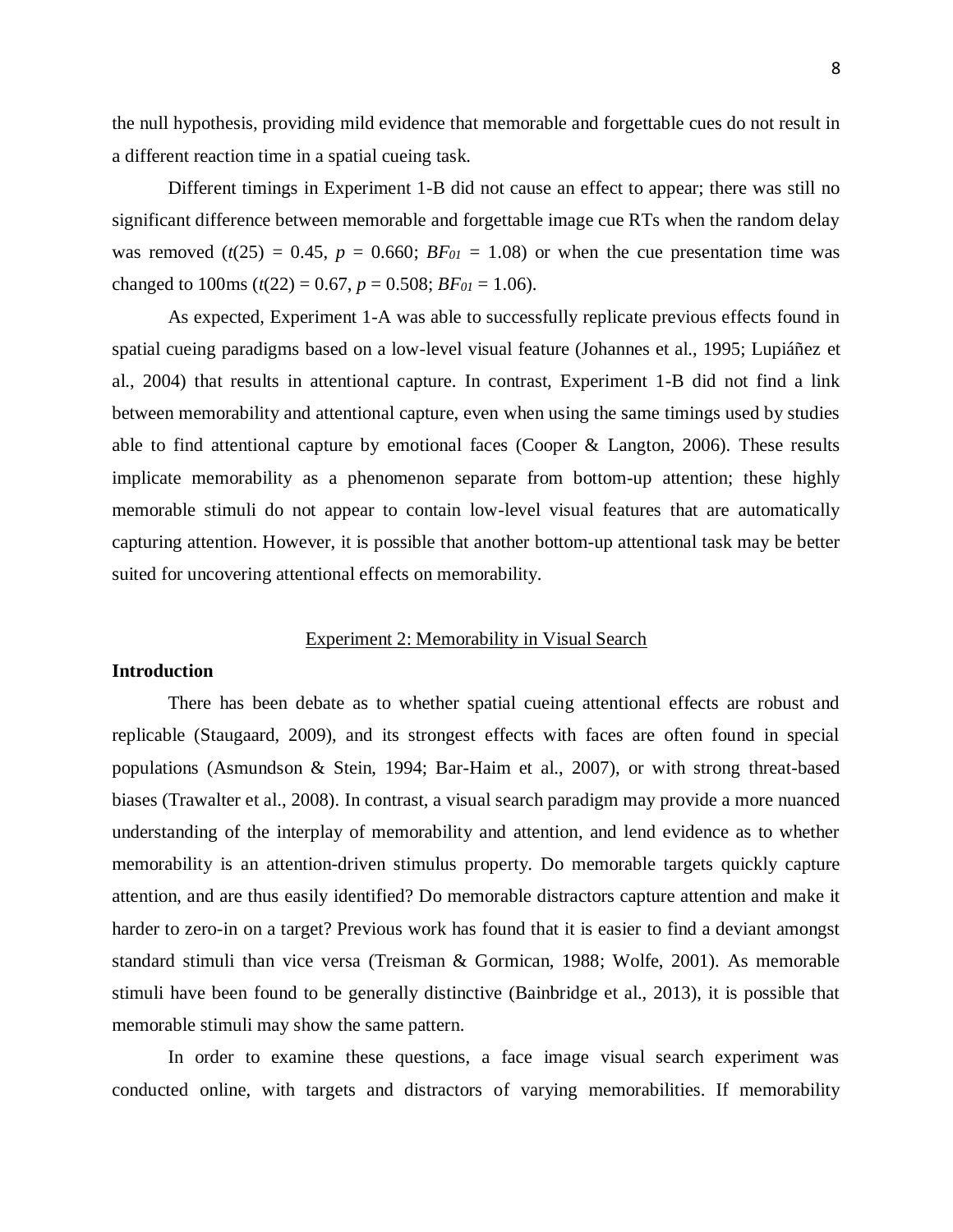captures attention, we should anticipate that memorable targets will be very quick to be identified, but also that memorable distractors will detract attention from the visual search. However, if memorability does not capture attention, then we would not see a meaningful effect of target or distractor type.

#### **Materials and Methods**

# *Participants*

Participants were recruited on AMT and compensated for their time. Ultimately 74 Workers participated in the study. Only participants with over a 95% AMT approval rating and an IP address in the United States were recruited for the study.

#### *Stimuli*

The experiment used 180 highly memorable and 180 highly forgettable face images, from the set described in Experiment 1 Materials and Methods.

#### *Experimental Methods*

The experiment was coded and conducted using PsyToolkit (see Fig. 2). The stimuli were grouped into 32 conditions that varied along four factors: 1) whether the target was present or absent, 2) whether the target was memorable or forgettable, 3) whether the distractors were memorable or forgettable, 4) search set sizes of 4, 8, 12, or 16 stimuli. Participants were asked to respond as quickly and accurately as possible whether a target was present or absent with a key press for both responses.

For each trial, the target to search for was presented above the search display for 1500ms. Then, a search display as a  $4 \times 4$  grid (similar to the visual search display of Golan et al., 2014) appeared below the target, separated by a horizontal line. The number of images in the grid was determined based on the set size of that trial (4, 8, 12, or 16), and were placed in randomized locations (with unused locations blank). On target present trials, the target was placed in a random location in the grid amongst distractors, while on target absent trials, only distractors were used. The target (if present) was either taken from the highly memorable or highly forgettable set, and the distractors were taken from either set, based on condition. The specific images used were selected randomly.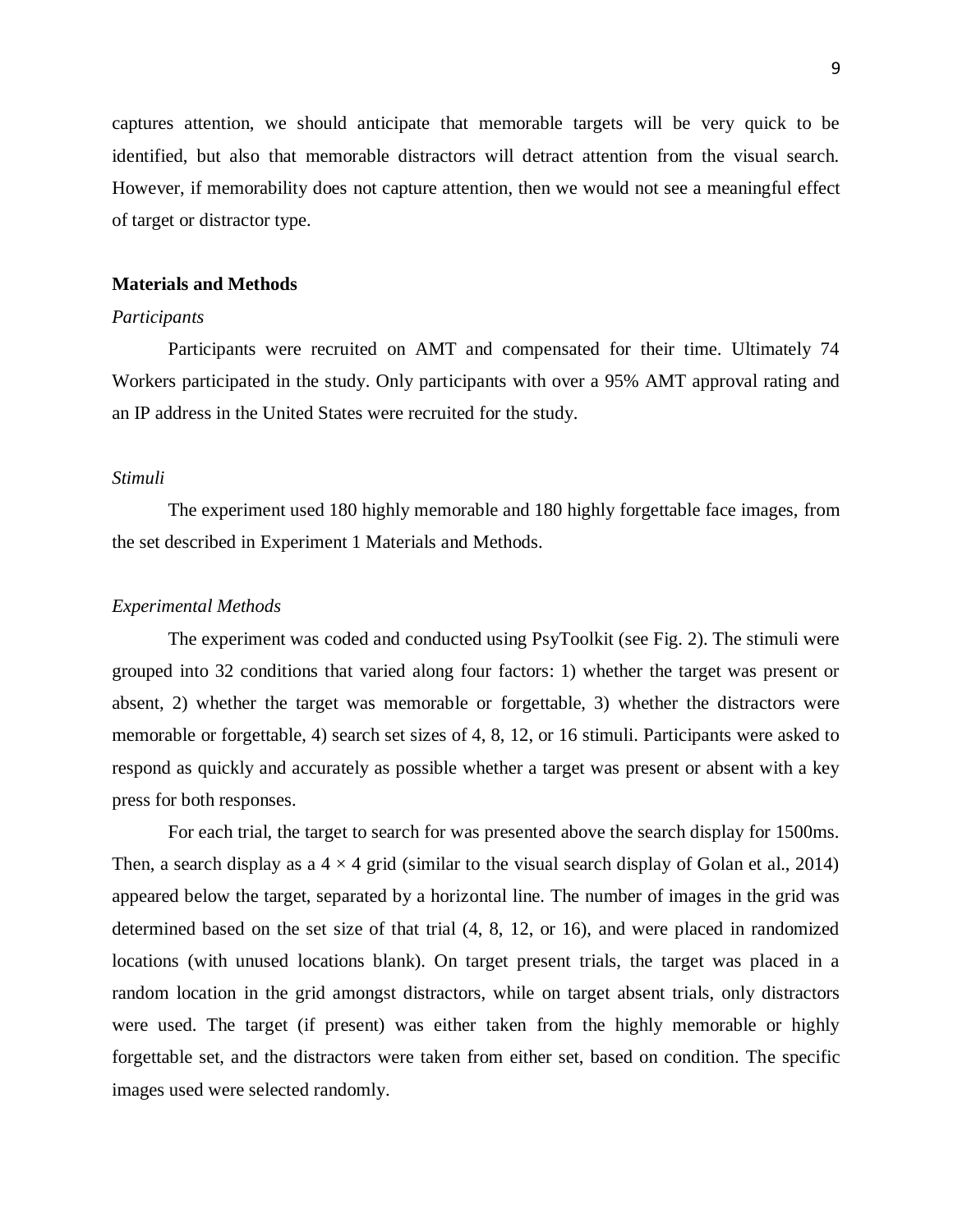Participants were given 5000ms to make their response of target present or target absent and RT was measured. They were given feedback for 1000ms after every response. A noise mask was displayed for 200ms, and then there was a rest between trials for 2000ms. The target cue appeared before the search grid and remained on for the whole trial to diminish any memoryrelated effects on performance. That is, even if a forgettable target may not cause lesser attentional capture compared to a memorable target, we could find a slower search response because participants are having a harder time remembering what the target looked like. With the target always available to the participant and with time before each trial to encode the target, ideally participants should be able to retain the target in memory for the duration of the trial. Participants completed 32 trials (one per condition), and the experiment took approximately 3 minutes in total. Only trials where participants responded correctly on the task (target absent / present) were used in the analyses. Analyses were conducted using two methods: 1) looking at RT using repeated measures fixed effects linear mixed models (target presence, target memorability, and distractor memorability as categorical factors; set size as a continuous factor), and 2) looking at visual search slope (e.g., Wolfe, 1998; the slope of a regression line fit to each participants' plots of set size by RT) in repeated-measures ANOVAs.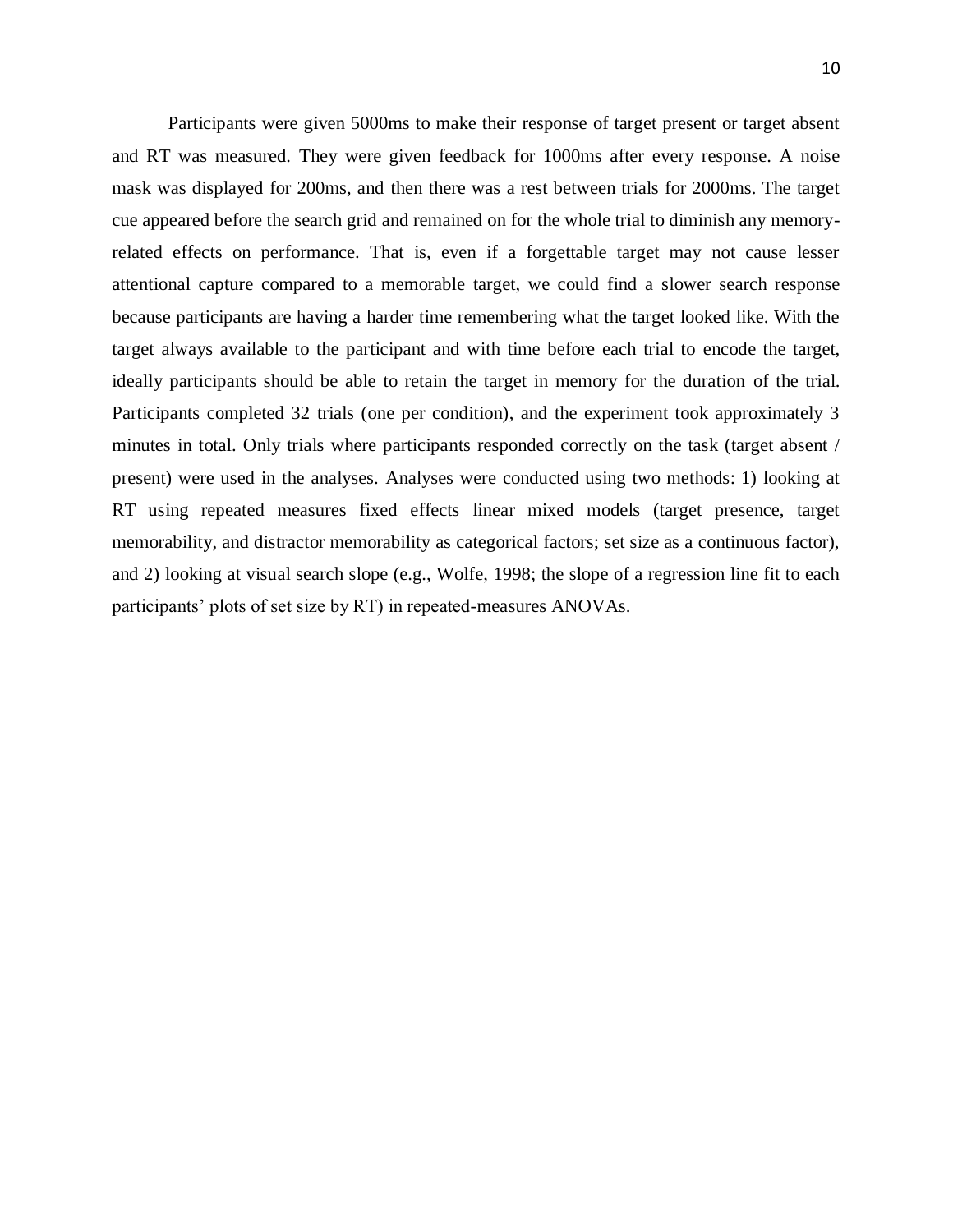

**Fig. 2.** The visual search experimental paradigm for Experiment 2. Participants searched for memorable or forgettable target face images amongst memorable or forgettable distractor images, with different search sizes. In half of the trials the target was present, while in the other half the target was absent. Participants made a response on every trial.

#### **Results and Discussion**

Average RT based on target and distractor memorability can be seen in Fig. 3. As expected from other visual search studies (Treisman & Gelade, 1980), target absent trials took significantly longer to identify than target present trials (linear mixed model modeling main effects:  $F = 184.97$ ,  $p = 2.40 \times 10^{-40}$ ). Analyses were conducted separately for target present and target absent trials, as the interaction of memorability and attention could differ between these two different trial types (as there is no memorable or forgettable target in the target absent trials).

For the target present trials, there was a significant main effect of set size ( $\beta$  = 61.55, *SE*)  $= 8.88, F = 176.39, p = 5.70 \times 10^{-37}$ , with higher set sizes resulting in a longer RT, as expected. There was also a significant main effect of target memorability (linear mixed model:  $\beta$  = 326.19,  $SE = 137.22$ ,  $F = 13.42$ ,  $p = 2.63 \times 10^{-4}$ ; main effect of target memorability in 2-way ANOVA on slope:  $F(1, 68) = 6.36$ ,  $p = 0.014$ ), with memorable targets generally identified faster than forgettable targets (the red solid lines in Fig. 3A). However, there was no significant main effect of distractor memorability (linear mixed model:  $\beta$  = -186.35, *SE* = 135.78, *F* = 2.61, *p* = 0.107; 2-way ANOVA on slope:  $F(1, 68) = 0.920$ ,  $p = 0.341$ ; the red solid lines in Fig. 3B). A Bayesian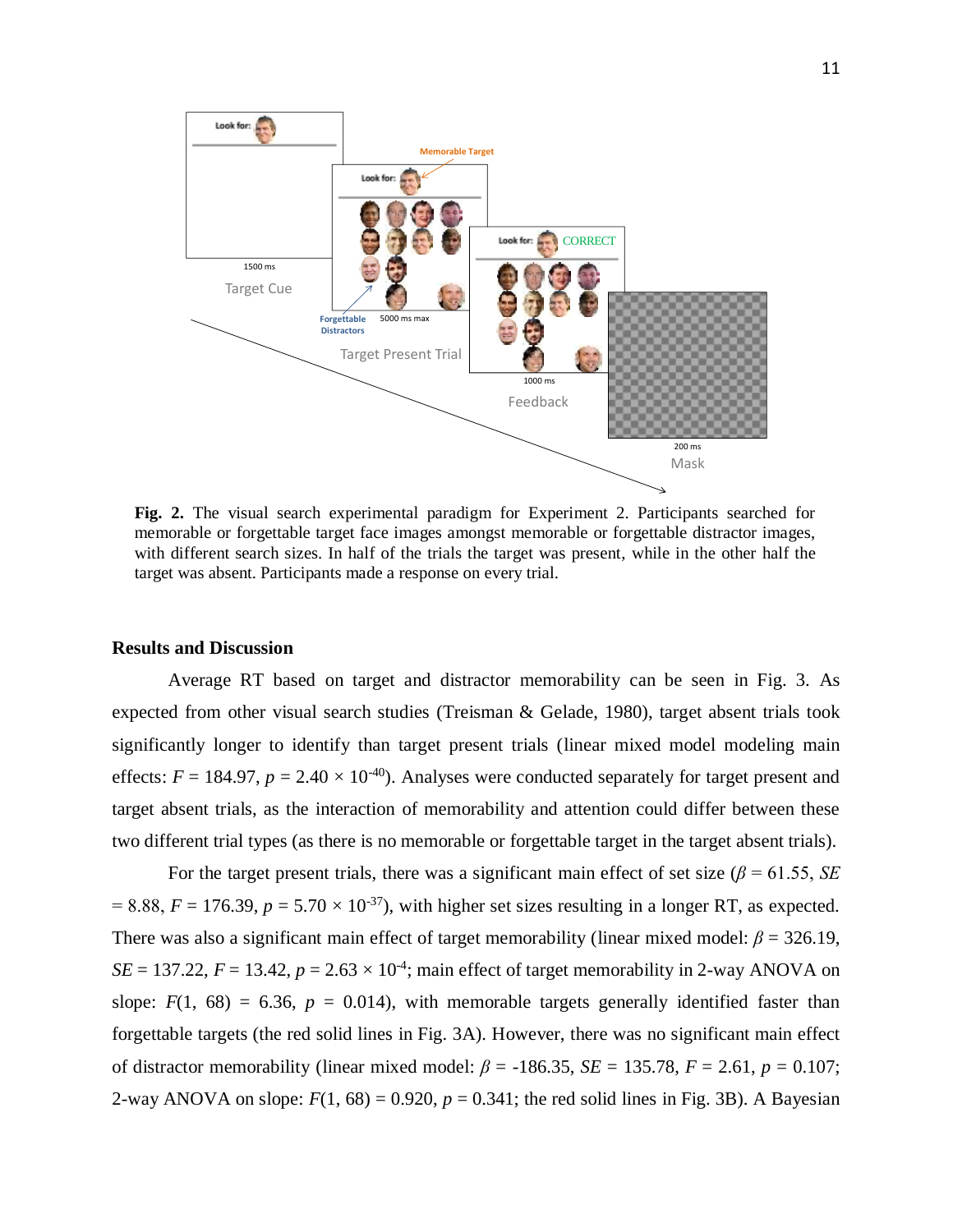factor analysis also supports the null hypothesis, *BF<sup>01</sup>* = 4.17, with an alternative prior derived from the RT difference between the target present and absent trials. In terms of statistical interactions, there was no significant statistical interaction of distractor type and target type (linear mixed model: *β* = 59.26, *SE* = 194.28, *F* = 0.09, *p* = 0.760; 2-way ANOVA on slope: *F*(1, 68) = 0.522,  $p = 0.473$ , nor distractor type and set size ( $\beta = 23.66$ ,  $SE = 12.76$ ,  $F = 3.09$ ,  $p =$ 0.079). However, there was a significant statistical interaction of target memorability and set size  $(\beta = -18.01, SE = 12.84, F = 7.93, p = 0.005)$ . There was no significant 3-way interaction of distractor type, target type, and set size ( $\beta$  = -13.33, *SE* = 18.23, *F* = 0.71, *p* = 0.400).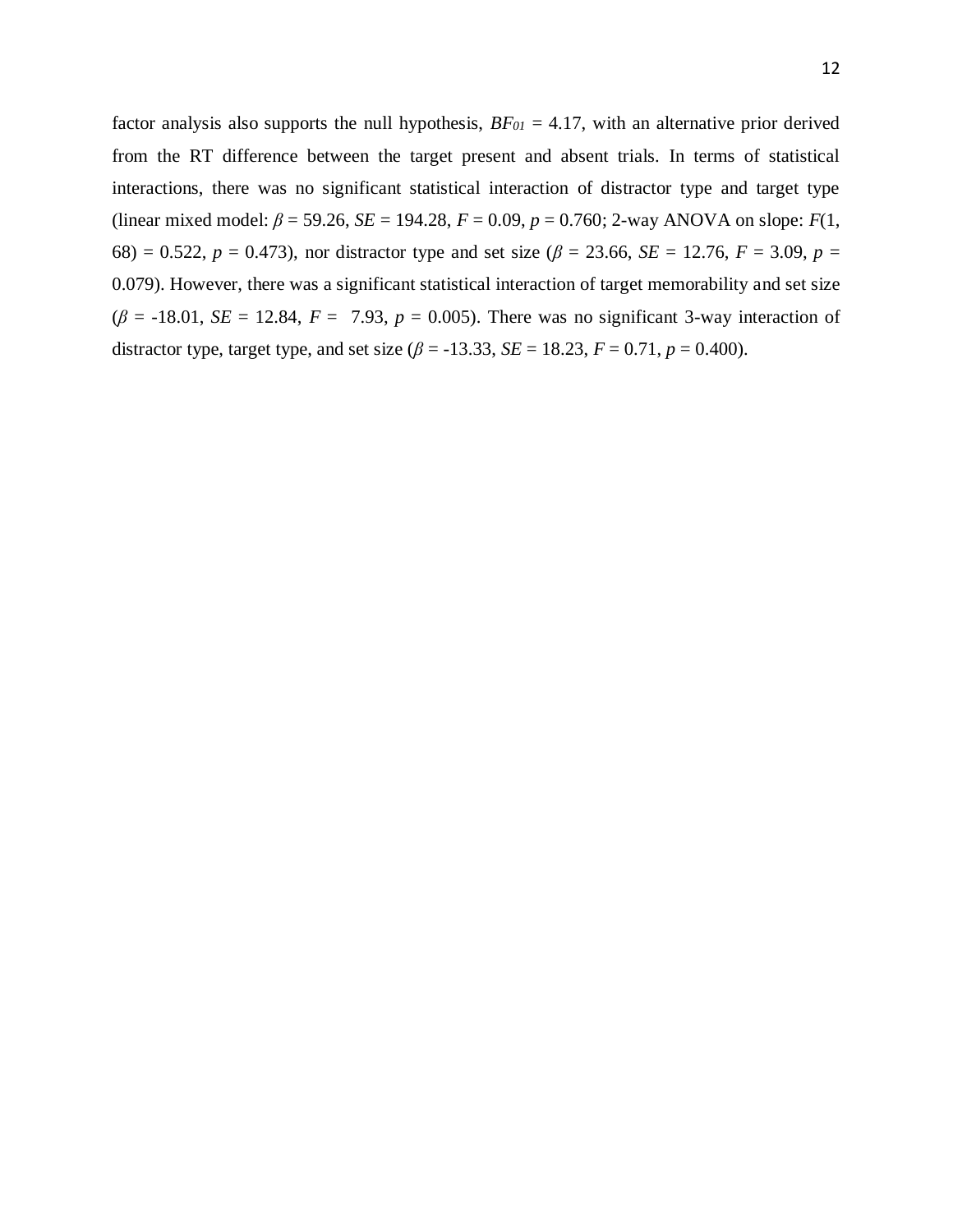

**Fig. 3.** a) The mean reaction times of the conditions averaged by *target memorability*, at each search size. Dashed lines indicate target absent trials, while solid lines indicate target present trials. Red lines indicate memorable target trials, while blue lines indicate forgettable target trials. As expected, target absent trials take longer to identify than target present trials (i.e., dashed lines have longer RTs than solid lines). Larger set sizes also result in longer search times. However, there is no obvious effect of target memorability on search times; while target memorability shows an effect for some set sizes, these effects existed even when the target is absent from the search display.

b) The mean reaction times of the conditions averaged by *distractor memorability*, at each search size. Dashed lines indicate target absent trials, while solid lines indicate target present trials.

Red lines indicate memorable distractor trials, while blue lines indicate forgettable distractor trials. Again, target absent trials as well as larger search set sizes result in longer search times. However, there is no effect of distractor memorability on search times.

To understand the statistical interaction of target memorability and set size for the target present trials, paired t-tests of target memorability were conducted for each set size. Memorable targets only showed a RT advantage for the smaller set sizes of  $4 (t(71) = 3.11, p = 0.003)$  and 8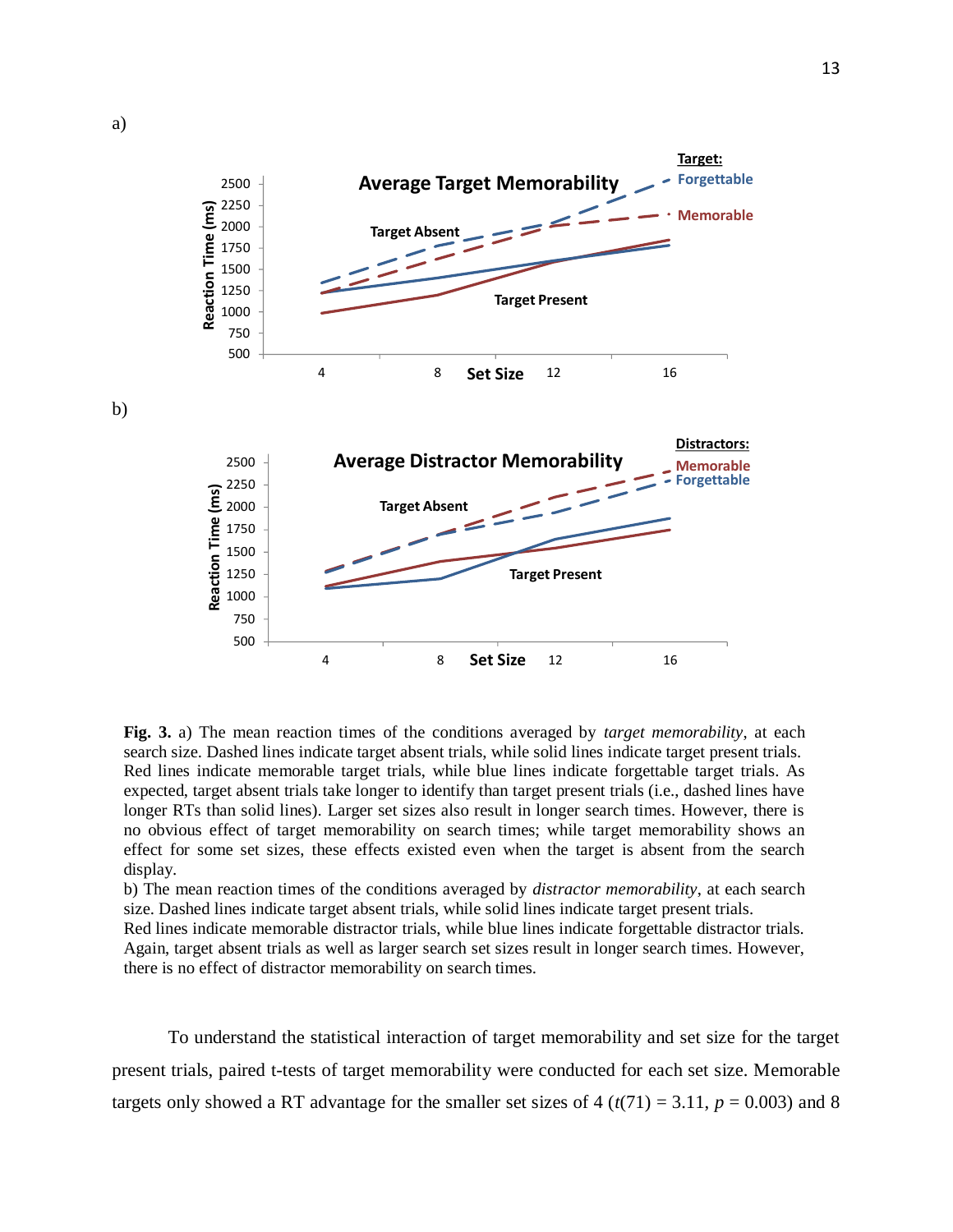$(t(71) = 2.61, p = 0.011)$ , but there was no significant effect of target type for the larger set sizes of 12 ( $t(63) = 1.01$ ,  $p = 0.316$ ) or 16 ( $t(63) = -0.57$ ,  $p = 0.569$ ). (Note that the degrees of freedom differ due to 8 participants who did not successfully respond for any larger set size trials.) These results indicate that memorable targets have an effect on search times only at smaller set sizes.

The target absent trials show a similar pattern (Fig. 3). Based on a three-way linear mixed model (target memorability  $\times$  distractor memorability  $\times$  set size) for target absent trials there is again, as expected, a significant main effect of set size ( $\beta$  = 78.73, *SE* = 8.24, *F* = 446.52, *p* =  $5.79 \times 10^{-82}$ ), where it takes participants longer to confirm a target absent trial with more stimuli. There is no significant main effect of target memorability (linear mixed model:  $\beta$  = -143.52, *SE* = 127.13,  $F = 0.21$ ,  $p = 0.650$ ; 2-way ANOVA on slope:  $F(1, 68) = 0.40$ ,  $p = 0.530$ ), and no significant main effect of distractor memorability (linear mixed model: *β* = -152.42, *SE* = 126.57, *F* = 0.13, *p* = 0.722, *BF*<sub>01</sub> = 4.07; 2-way ANOVA on slope: *F*(1, 68) = 2.33, *p* = 0.131). There is no significant statistical interaction of target memorability and set size ( $\beta$  = 27.40, *SE* = 11.71, *F*  $= 3.27$ ,  $p = 0.071$ ) and no significant statistical interaction of distractor memorability and set size  $(\beta = 2.77, SE = 11.61, F = 1.35, p = 0.246)$ . However, there is a trending significant statistical interaction of target memorability and distractor memorability (linear mixed model:  $\beta = 369.12$ , *SE* = 180.87, *F* = 4.17, *p* = 0.042; 2-way ANOVA on slope:  $F(1, 68) = 3.30$ , *p* = 0.074), where paired t-tests show that there is a significant target memorability effect when amongst memorable distractors  $(t(68) = 2.06, p = 0.043)$ , but not when among forgettable distractors  $(t(69) = 0.96, p = 0.340)$ . However, note that this means target memorability is modulating search times, where there is in fact no target present in the search display (i.e., on these target absent trials). There is no significant 3-way statistical interaction of target memorability, distractor memorability, and set size ( $\beta$  = -24.79, *SE* = 16.59, *F* = 2.23, *p* = 0.135). Looking at paired t-tests of target memorability at each set size, there is an effect of target memorability at the set sizes of 4 ( $t(67) = 2.91$ ,  $p = 0.005$ ), 8 ( $t(67) = 2.34$ ,  $p = 0.022$ ), 16 ( $t(68) = 4.35$ ,  $p = 4.75$  $\times$  10<sup>-5</sup>), but not at 12 (*t*(67) = 0.15, *p* = 0.881).

While the target present and target absent trials appear to show the same patterns (e.g., target memorability effects at various set sizes, with no significant effect of distractor memorability), these results do not necessarily support a role of memorability in visual search. That is, there is an effect of target memorability (modulated by set size, and in the case of target absent trials, modulating distractor memorability effects), even when *there is no target* in the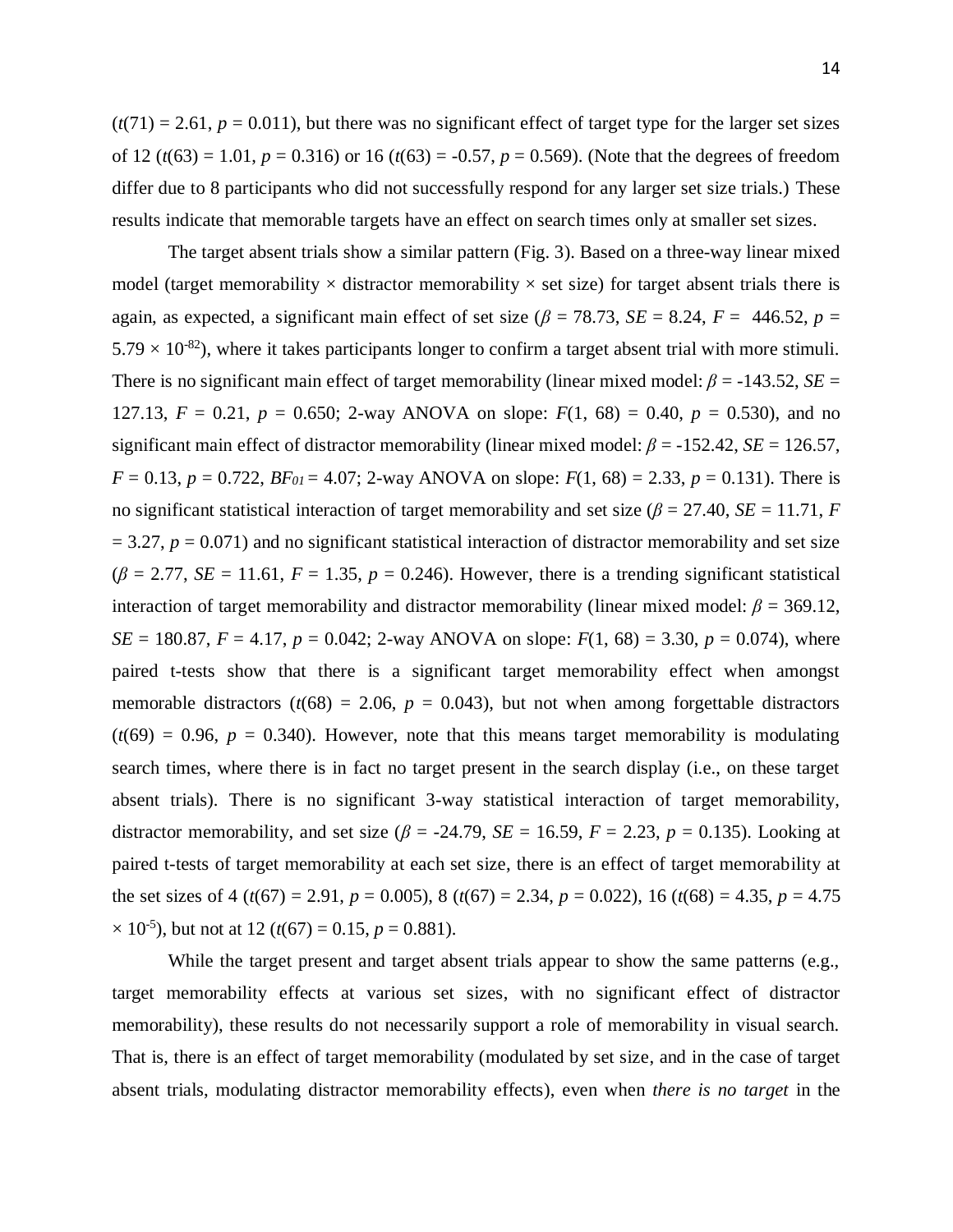search display. There is no purely bottom-up attentional explanation independent from memory that could explain how the memorability of a non-present stimulus would influence visual search. The memorability advantage to an absent target is likely instead related to the target search cue; perhaps a memorable cue is easier to hold in memory, so participants do not need to reference back to the cue as frequently during the search. This target memorability advantage is also unstable across set sizes, and may only work for smaller stimulus sets (i.e., where there are fewer images to hold in memory).

Additionally, the lack of effect on search time from distractors of differing memorability provides compelling evidence against memorability being explained by attentional capture. If memorable images indeed capture attention, there should be some detrimental effect on reaction time of memorable distractors flooding the search display, however this is not found in the current study.

#### Section Discussion

Overall, Experiments 1 and 2 provide strong evidence using two very different paradigms to show that memorability is unlikely to be an image property that causes bottom-up attentional capture. Highly memorable stimuli do not cause automatic spatial cueing, nor do they meaningfully influence visual search times. Memorability as a property cannot be explained by exogenous attentional accounts, and images are not necessarily memorable because they are attention-grabbing.

# **Section 2: Memorability and Top-Down Attention**

#### Section Introduction

While bottom-up attention is unable to explain memorability, memorability effects could instead occur due to intentional reallocation of attentional resources to stimuli that are later remembered. If memorability is determined by top-down attention, then can participants make themselves remember a forgettable image, or forget a memorable image? Does allocating more attentional resources to a stimulus cause one to remember it better? Previous work has found that cognitive control over memory as well as deeper encoding of certain stimuli over others may work through elaborately encoding distinctive features of a stimulus that one must remember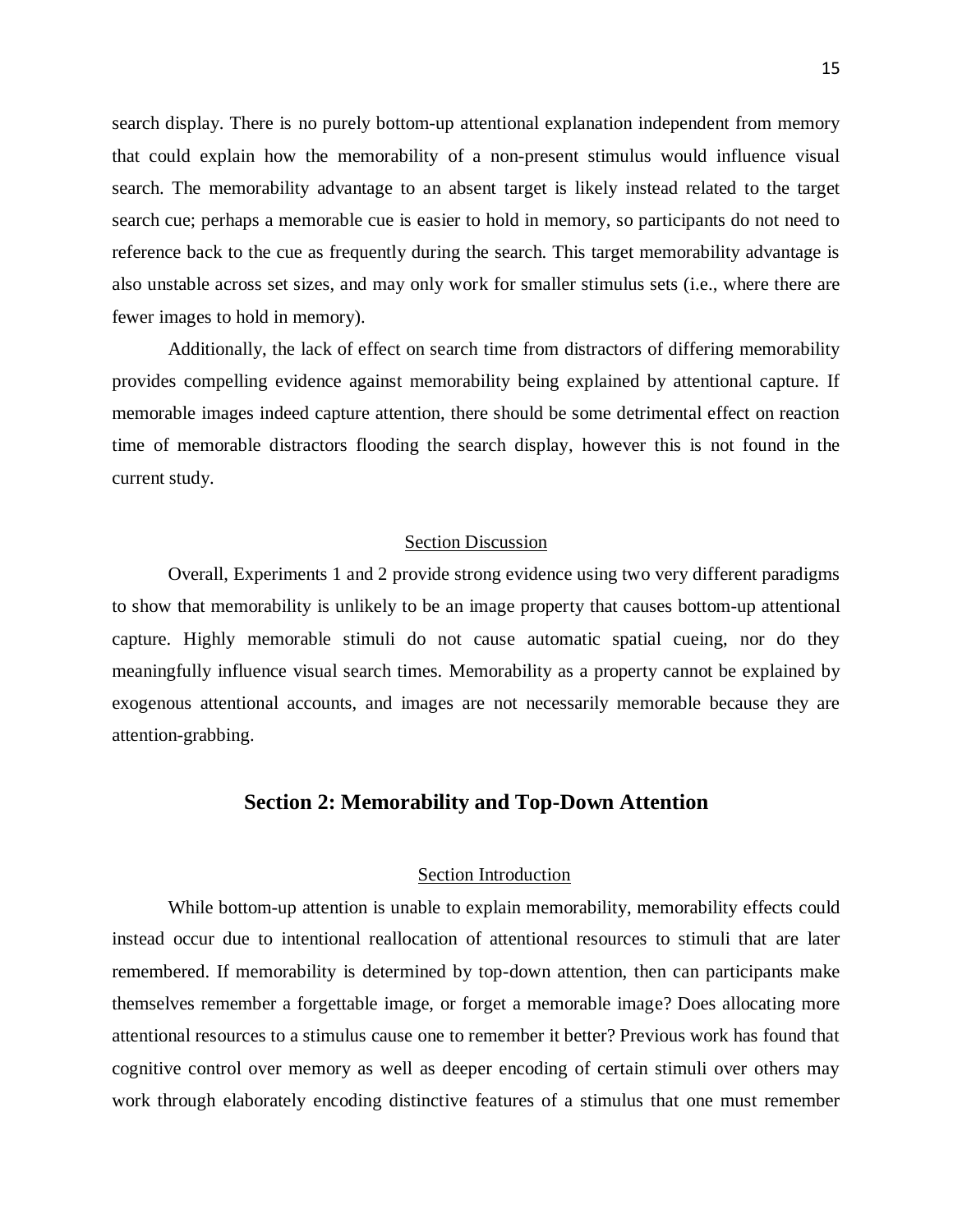(Eysenck, 1979; Lockhart & Craik, 1990; Basden et al., 1993). Given that memorable images tend to be more distinctive (Bainbridge et al., 2013), perhaps cognitive control of attention results in more elaborate encoding, and thus a better memory for memorable images. Additionally, even if these effects do not fully encompass those of memorability, another important question is to what degree attention may mitigate the effects of stimulus memorability on later memory performance and vice versa. These questions were explored through two classical top-down attentional tasks – directed forgetting (Experiment 3) and a manipulation of encoding depth (Experiment 4) – which ultimately find that while directed forgetting and encoding depth still influence memory performance, memorability causes a stronger, separate effect on memory.

#### Experiment 3: Memorability and Cognitive Control

# **Introduction**

Previous work has found that participants are able to inhibit explicit memory of a stimulus when given a "directed forgetting" task, where participants are presented with an image or word and then immediately presented with instructions to either remember or forget that stimulus, but then later tested on their recognition memory of all presented images (MacLeod, 1989). It is believed that the memory performance differences between images cued to be forgotten versus remembered is a greater degree of attention and more rehearsal of those cued to be remembered (MacLeod, 2012). Perhaps this greater rehearsal is the key to why some stimuli are consistently more memorable than others.

To answer this question, a directed forgetting task was conducted with stimuli of differing memorability; participants were asked to remember or forget stimuli that were preselected to be of low, medium, or high memorability (unbeknownst to the participant), and then they were tested on their true memory. Depending on the interaction of cognitive control and memorability, there are two possible hypotheses we would expect. First, it is possible that memorability effects are largely explained by top-down cognitive control (i.e., a person decides a memorable image is interesting and decides to encode it). Similarly, it is possible that cognitive control would have a stronger influence on memory than memorability does, as cognitive control has a strong effect on explicit memory (MacLeod, 1989). If either of these are the case, then we should see that cognitive control is the main determinant of ultimate memory behavior, not the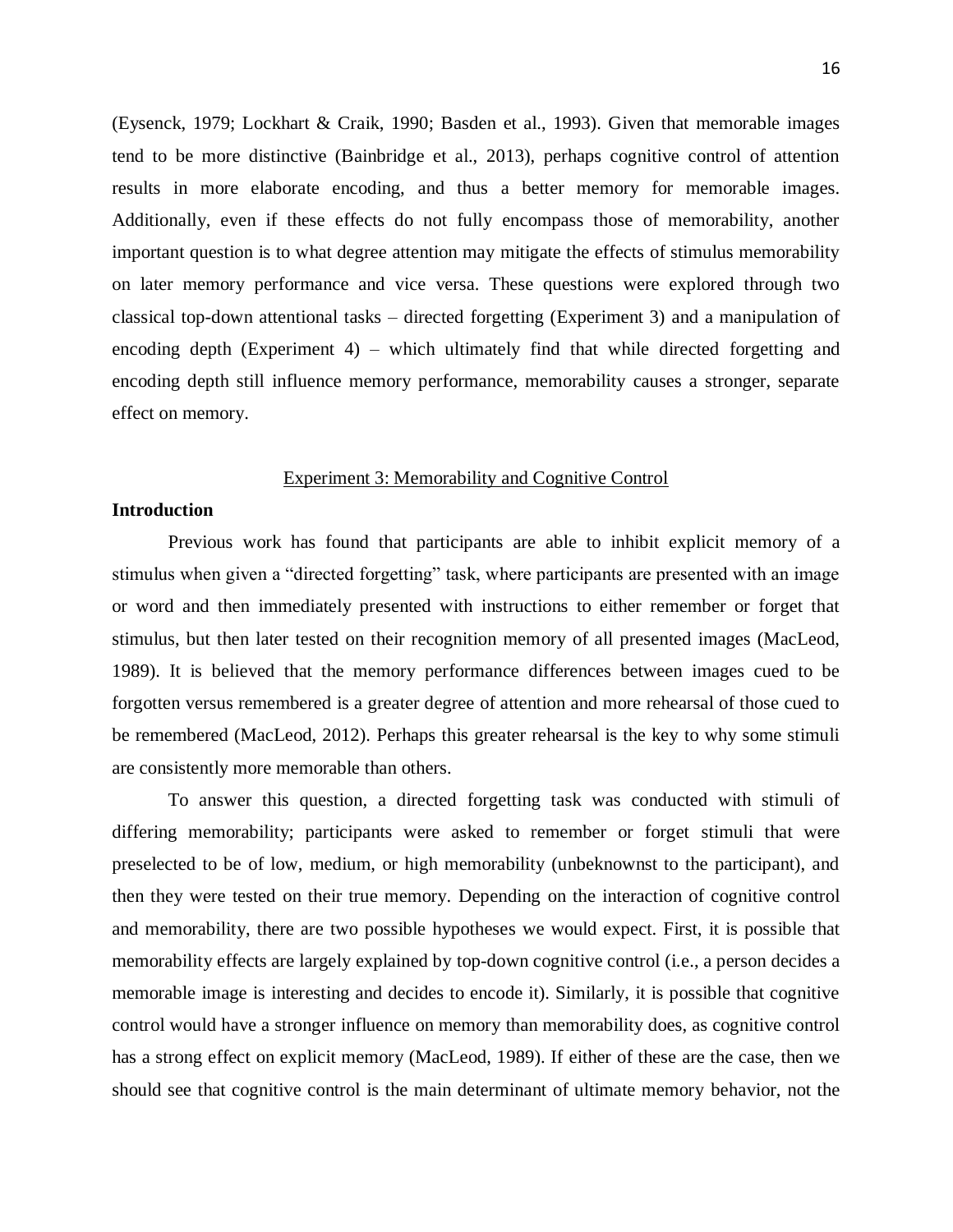memorability of the original image. An alternate hypothesis is that memorability is an intrinsic image property that is unaffected by cognitive control; while people will tend to forget images they try to forget and remember those they try to remember, memorability will have a stronger and separate effect on what they eventually remember and forget.

#### **Materials and Methods**

# *Participants*

Seventy-two participants were recruited on AMT, and screened for having at least a 95% approval rating and an IP address within the United States. Participants were compensated for their time, and given an extra bonus for their performance on the memory test.

#### *Stimuli*

A set of highly controlled face stimuli of low (bottom 25%), medium (middle 25%), and high memorability (top 25%) were used as stimuli in this study (from the same stimulus set as Experiment 1 Materials and Methods).

#### *Experimental Methods*

The experiment followed the general methodology of other directed forgetting studies (MacLeod, 1989), and was coded using PsyToolkit. There were two phases to the experiment: a study phase and a test phase (see Fig. 4 for the experimental design). During the study phase, there were 20 stimuli each in a total of 6 conditions, varying along two factors: 1) memorability (low, medium, high), and 2) instructions to the participant (remember / forget), resulting in 120 target stimuli total. For the test phase, there were an additional 120 faces of medium memorability to act as foil faces, with matched statistics with the target faces. Each participant only saw half of the targets and foils (60 images each) to reduce the length of the experiment, so each stimulus was seen by 36 participants.

In the study phase, participants were told that they were going to see a stream of face images, and after each image they would get a cue to either "remember" or "forget" the face. Note that it is important that the cue is after the presentation of the image, so that participants have the same degree of visual experience with each image (in the most extreme case, if the cue comes before the image, they could close their eyes for any image they are told not to encode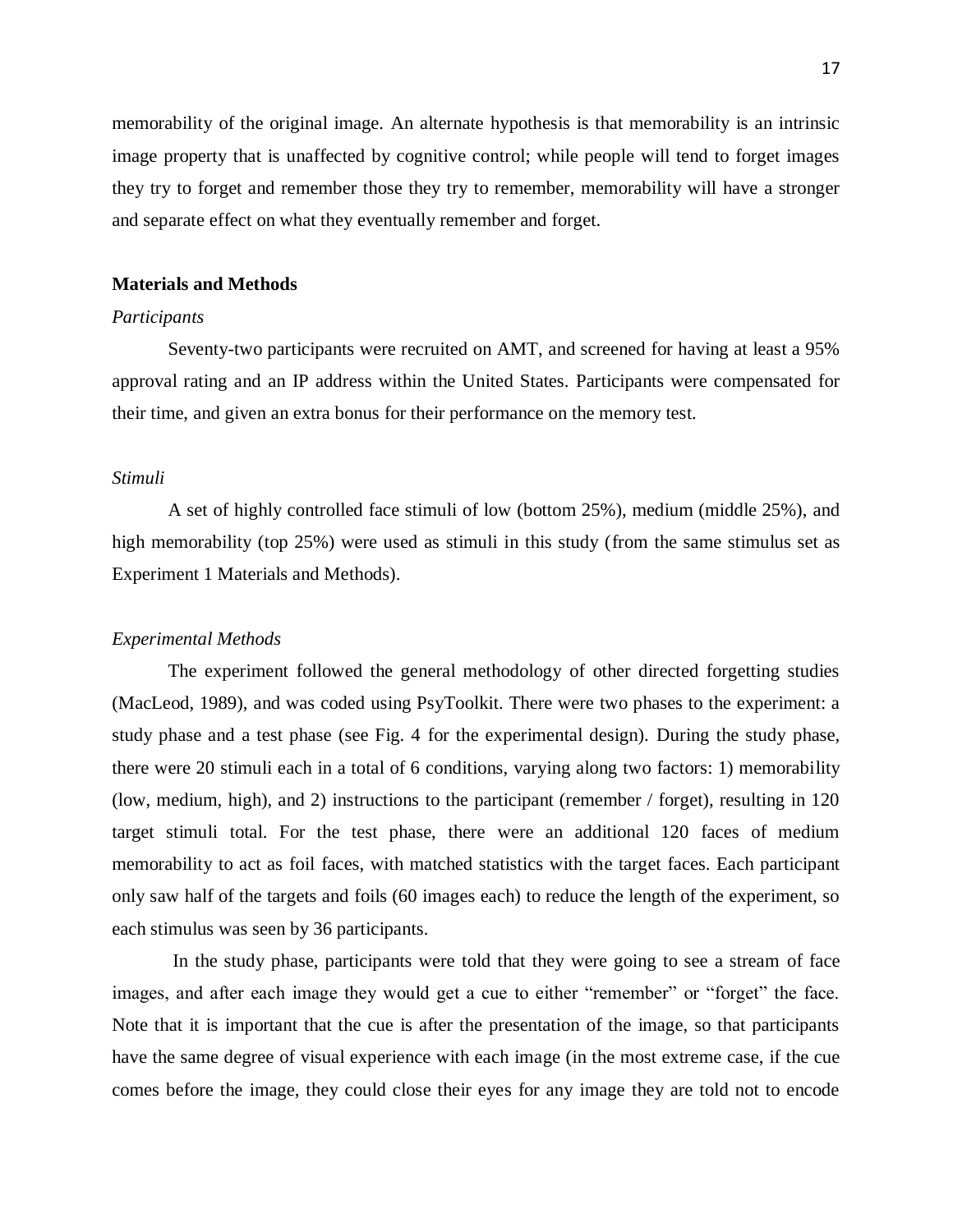into memory). Participants were told they would be tested later on their memory and they would get bonus money based on their memory performance. These ambiguous instructions incentivized them to correctly follow the memory cues, as they were unaware that they would ultimately be tested on their recognition for all images. During the study phase, participants saw 60 face images, each one presented for 1000ms, followed by a 2000ms remember or forget cue, and then a 500ms fixation cross. In total, the study phase took approximately 4 minutes.

For the test phase, participants were then tested for their memory. They were told to try and recall everything that they saw (counter to their original expectations), and respond based on whether they had seen the image before or not, regardless of whether they were originally asked to remember or forget it. They were given up to 1500ms to respond to each face which was then followed by a 500ms fixation cross, and they were rewarded with bonus money based on correct responses.



**Fig. 4**. The experimental methods of the study and test phases of the directed forgetting paradigm used in Experiment 3. In the study phase, participants saw a stream of face images (of low, medium, or high memorability) and for each one, were directed to either remember or forget that image, with the incentive of a monetary bonus. In the test phase, participants were told to instead try and remember all of the images they saw in the study phase, regardless of memory cue.

#### **Results and Discussion**

A summary of the main results can be seen in Fig. 5. A 2-way repeated measures ANOVA on participant memory performance during the test phase for the different conditions found a significant main effect emerged of memorability level,  $F(2, 426) = 33.93$ ,  $p = 9.02 \times 10^{-7}$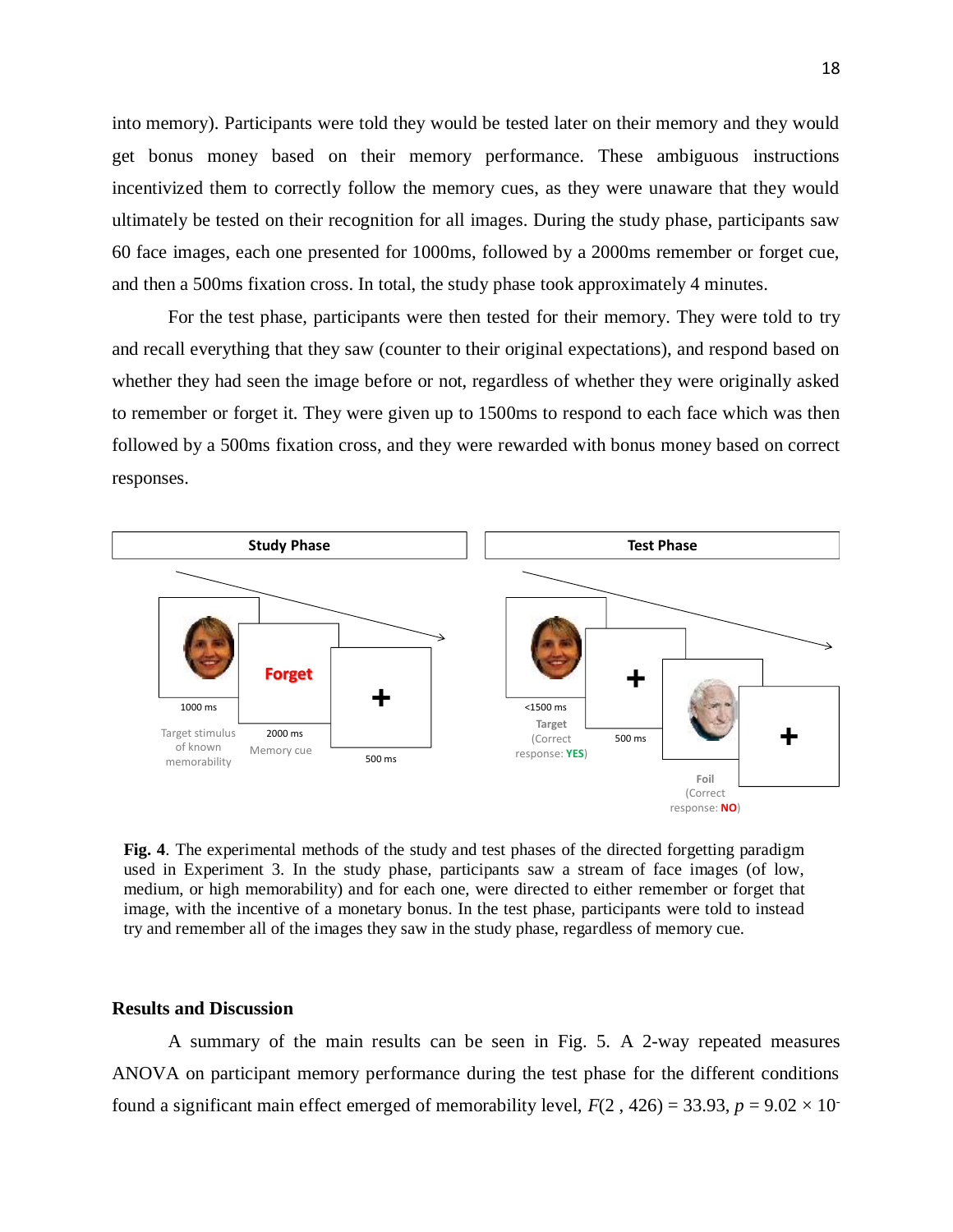<sup>13</sup>, with an effect size of  $\eta_p^2 = 0.32$ . There was also a significant effect of the memory cue, with a lower HR for images participants were told to forget than those they were told to remember (*F*(1, 426) = 5.76,  $p = 0.019$ ), although a smaller effect size of  $\eta_p^2 = 0.08$ . However, there was no significant statistical interaction between the two factors ( $F(2, 426) = 0.26$ ,  $p = 0.775$ ,  $BF_{01} =$ 7.19), indicating that directed forgetting does not appear to influence memorability effects.

Looking at specific effects within memorability using paired t-tests, highly memorable images were remembered significantly more than moderately memorable  $(t(71) = 4.26, p = 6.13$  $\times$  10<sup>-5</sup>), and moderately memorable images were remembered significantly more than low memorable ones  $(t(71) = 4.59, p = 1.88 \times 10^{-5})$ .



# **Directed Forgetting and Memorability**

**Fig. 5.** The hit rates of the different conditions, varying along memorability level (low, medium, or high) and memory cue (forget or remember). The false alarm rate for the foil images (all of medium memorability) is also presented as a point of comparison. Error bars indicate standard error of the mean. While there was an effect of the memory cue (people better remembered images they were told to remember than those they were told to forget), image memorability had a significant effect on subsequent memory of larger effect size, with no statistical interaction with directed forgetting.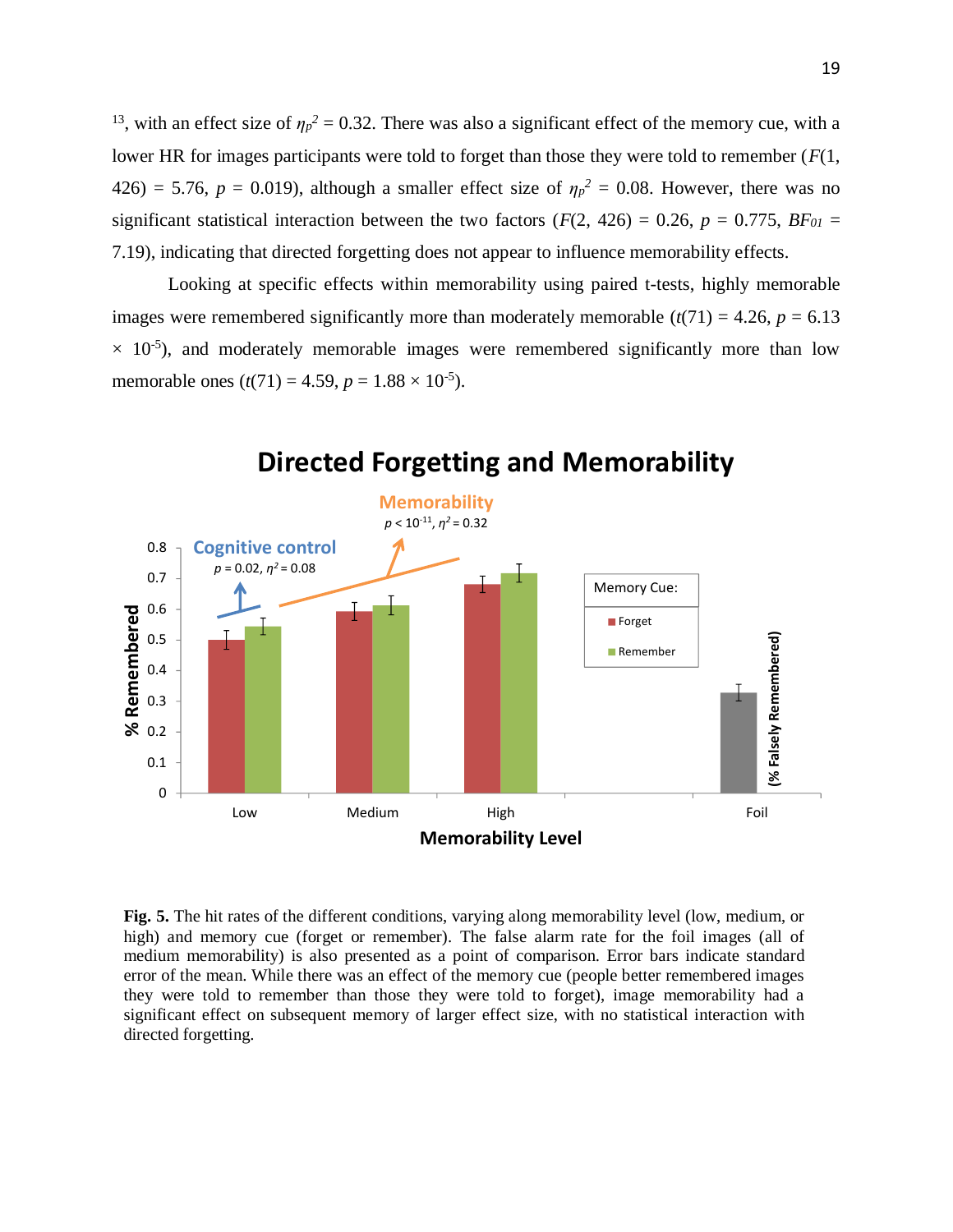In sum, these results indicate that people still significantly remembered memorable images over forgettable images, regardless of the memory cue they were presented with at the study phase. At the same time, participants were still correctly performing the task, and the study was able to replicate directed forgetting effects, though with a weaker effect than the effect of memorability. This provides strong evidence that memorability is a relatively immutable property of an image or entity, and that memorability effects cannot be explained by a cognitive control account. Interestingly, just as directed forgetting does not affect implicit memory measures like priming (Vuilleumier et al., 2005), directed forgetting does not alter the influence of memorability on memory performance, providing evidence that memorability could fall along the border of implicit and explicit memory (see Section 3). Essentially, no matter how hard one tries, you cannot make yourself remember a forgettable image, or make yourself forget a memorable image.

#### Experiment 4: Memorability and Depth of Encoding

# **Introduction**

Another top-down attentional phenomenon that could interact with memorability is depth of encoding, or different levels of processing (Lockhart & Craik, 1990). When stimuli are processed in terms of their semantics or meaning (i.e., deep encoding), they tend to be remembered better than when they are processed in terms of their perceptual features (i.e., shallow encoding) (Bower & Karlin, 1974; Sporer, 1991; Innocenti et al., 2010). This is thought to be due to the greater amount of attentional load and effort required to do deeper processes (Lockhart & Craik, 1990). Memorability effects could thus occur due to deeper encoding or more attentional resources put into remembering memorable images. Perhaps people perform more semantic processing with memorable images (e.g., perhaps they are more interesting or have more semantic content), and thus encode the images deeper.

This question was addressed using an encoding depth task (Bower & Karlin, 1974), where participants categorized sets of memorable and forgettable face stimuli using tasks of three different encoding depths – identifying the color of a fixation cross (shallowest task), the gender of a face (shallow task), or judging the honesty of the face (deep task). Participants were then given an unexpected memory test. If memorability effects occur due to deeper encoding, then controlling for depth of encoding should eliminate a difference between memorable and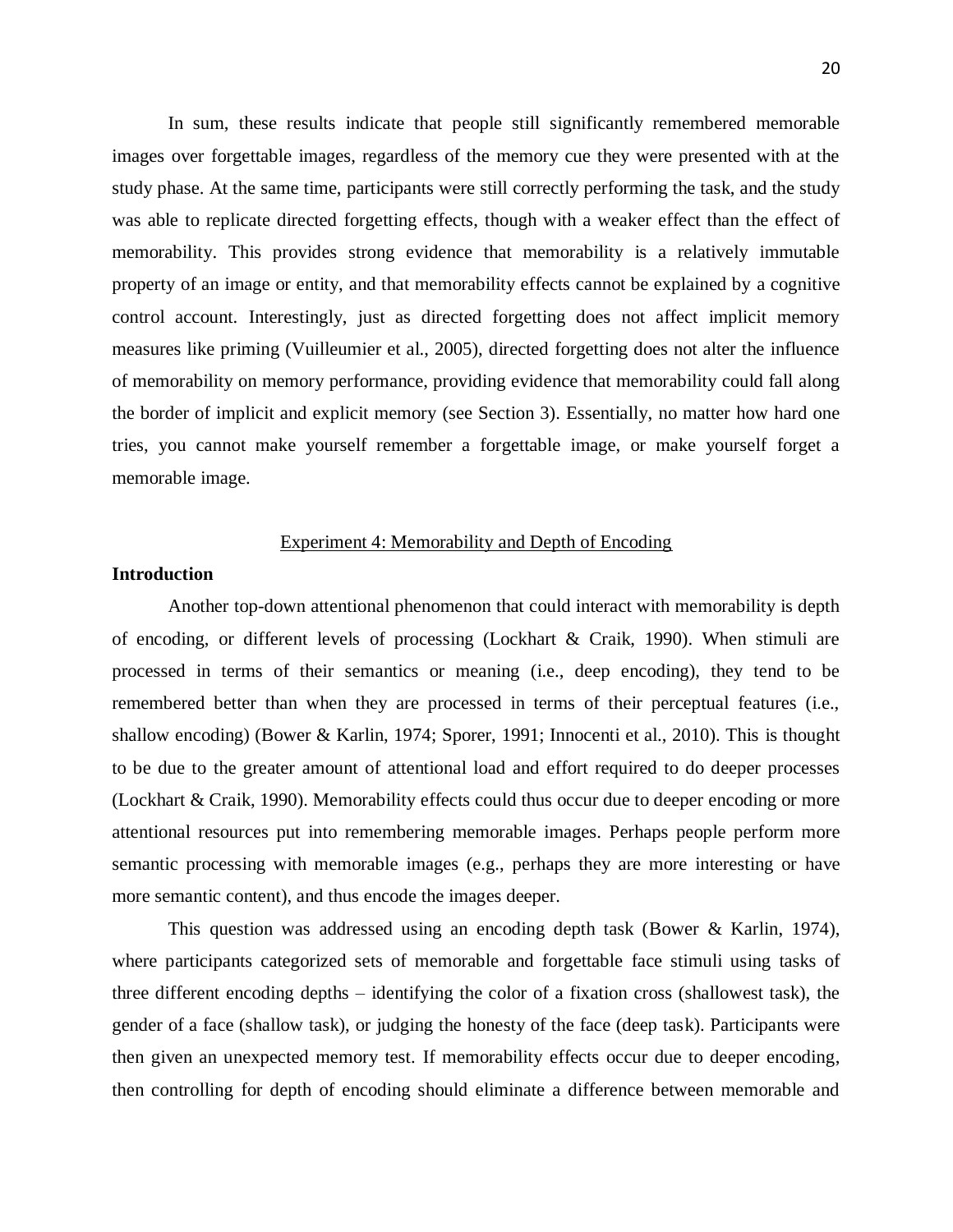forgettable images. Alternately, if memorability is intrinsic to images and distinct from encoding depth, we expect to find separate effects of stimulus memorability and task encoding depth on subsequent memory.

#### **Materials and Methods**

### *Participants*

Seventy-two participants were recruited on AMT, and screened for having at least a 95% approval rating and an IP address within the United States, to reduce the likelihood of demographics-based biases like the other-race effect (Chiroro & Valentine, 1995). Participants were compensated for their time.

#### *Stimuli*

A set of highly controlled face stimuli of low and high memorability were used as stimuli in this study (see Experiment 1 Materials and Methods). Faces were used as several encoding depth studies have established paradigms using faces (Bower & Karlin, 1974; Sporer, 1991).

# *Experimental Methods*

The experiment followed the general methodology of other depth of encoding experiments (Bower & Karlin, 1974; see Fig. 6). The experiment had four parts, and participants did not know of the different parts beyond the fact that they were related to faces. The first three parts comprised the study phase, using tasks of three different encoding depths where participants had to make different binary decisions on the face images, and the fourth part was an unexpected test phase. For the shallowest processing task, participants were asked to identify the color (black or white) of a fixation cross that appeared on the face image (the "fixation task"). For a deeper task, participants were asked to identify the gender (male or female) of a face image (the "gender task"). This task is often used as the shallow processing task in depth of encoding experiments (Bower & Karlin, 1974), however as gender determination requires holistic face processing, it is likely that it is "deeper" than the fixation cross task. Lastly, for the deepest task, participants were asked to judge how honest (honest or dishonest) they thought a face was (the "honesty task"), as used in other work (Bower & Karlin, 1974). All tasks had a black or white fixation cross on each face (with color distributed evenly over memorable and forgettable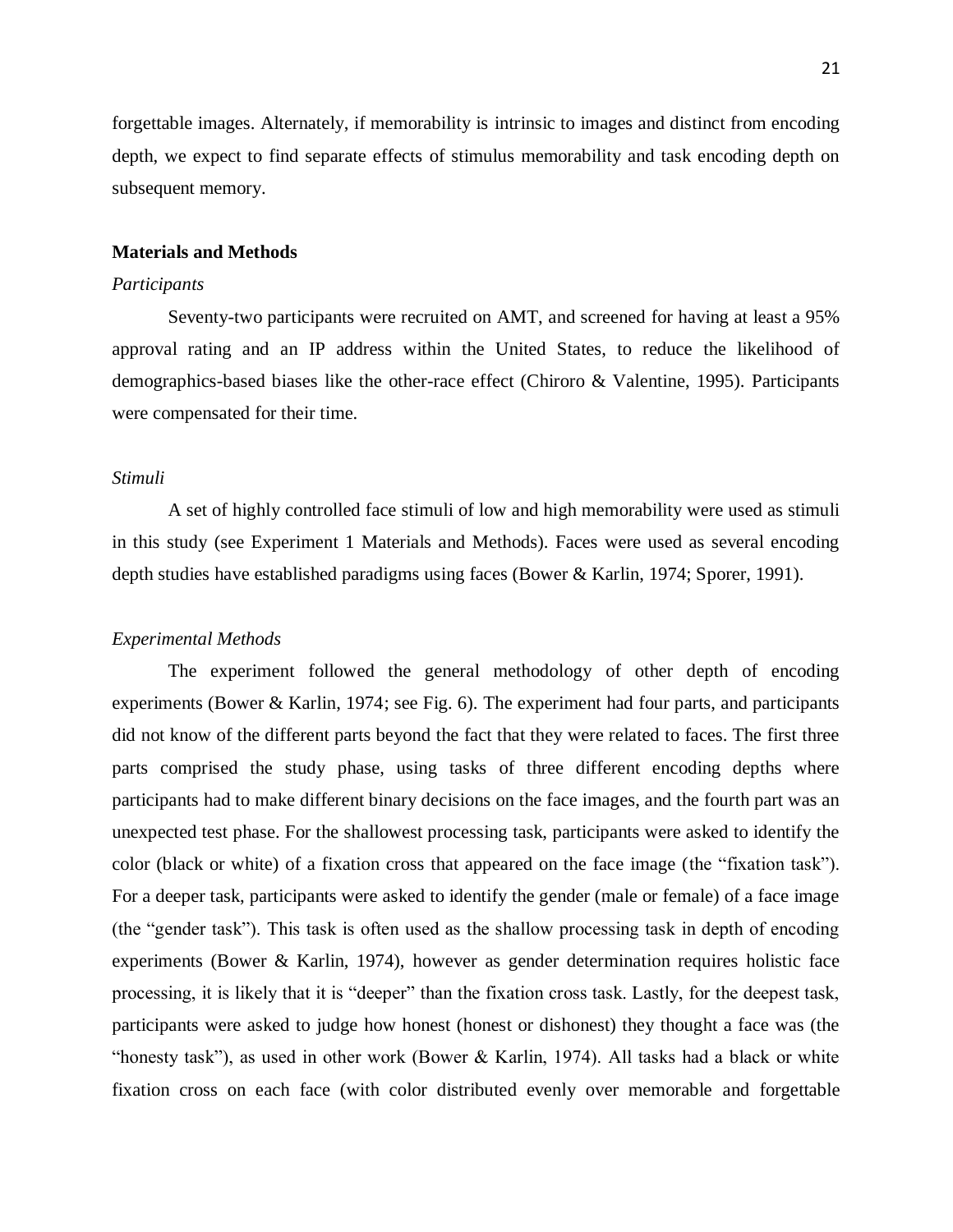images), so stimuli were visually identical and differed only in task and randomized image set. Forty target face stimuli were used in each task, with half being highly memorable images and the other half highly forgettable, resulting in 120 target stimuli total. However, each participant only saw half of the stimuli (60 images) to reduce the length of the experiment, so each stimulus was seen by 36 participants. Each image was displayed for 1000ms and was separated by a 500ms fixation cross, for a total time of 30s per part. The order of these three tasks was counterbalanced across participants, images were randomly sorted into each task, and participants were asked to focus only on the task at hand and not think about the other tasks they had completed.

The fourth part for all participants consisted of an unexpected memory test phase. Participants saw a stream of images and were told to identify which they had seen earlier in the experiment. Sixty of the images were targets, while 60 were foils, and they were presented in a randomized order. Participants were given up to 1500ms to respond to each face which was then followed by a 500ms fixation cross. Both reaction time and performance were recorded. The experiment took approximately 5 minutes in total.



Fig. 6. The depth of encoding experimental design of Experiment 4. The experiment consisted of four parts. The first three were identical in paradigm, but had three different tasks, counterbalanced in order across participants: 1) the fixation task, 2) the gender task, and 3) the honesty task. Displayed are example responses that would be indicated based on the task. After the three study parts, participants then completed an unexpected memory test on all the stimuli that were presented in the three previous parts.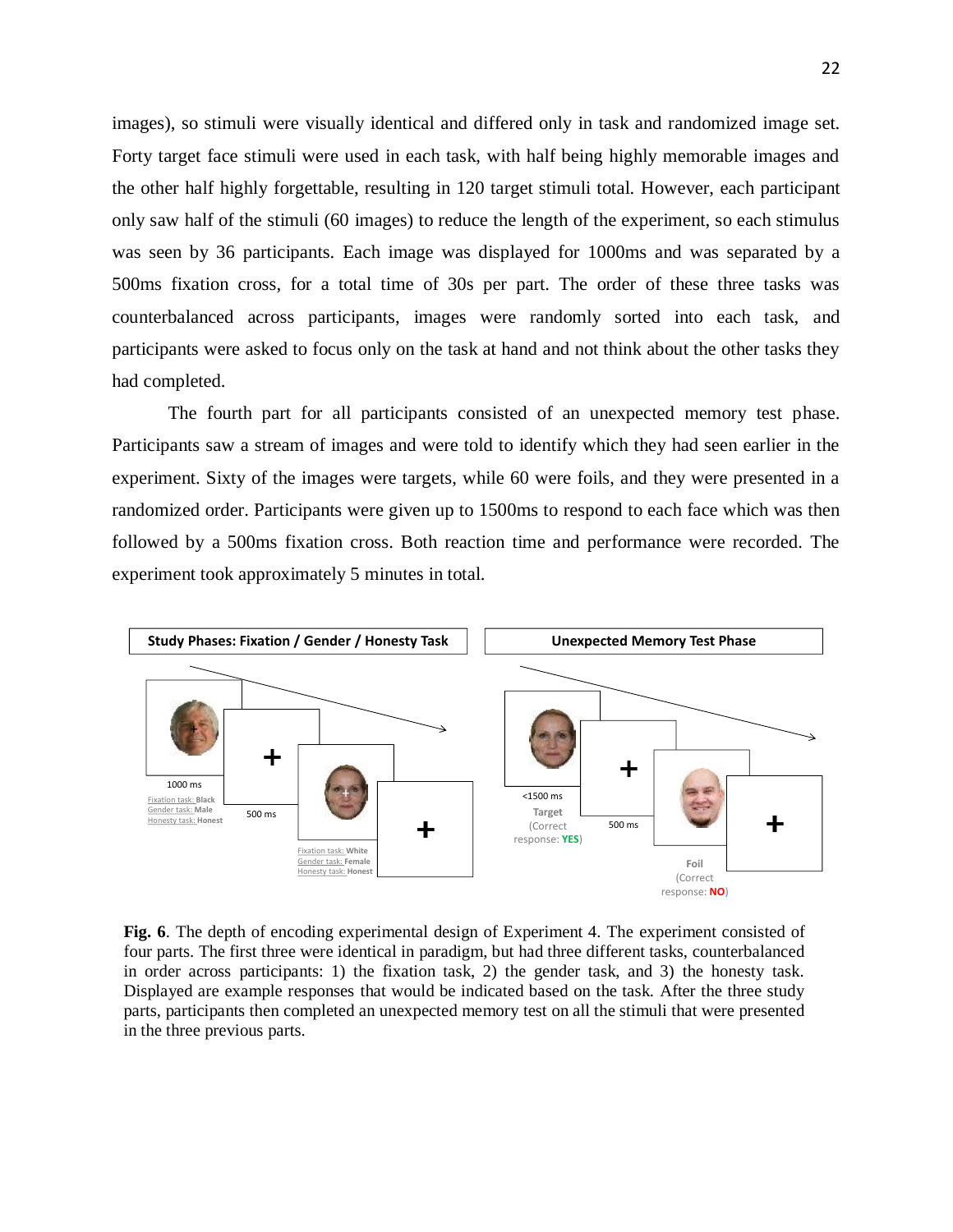#### **Results and Discussion**

A graphical summary of the results can be seen in Fig. 7. Based on a 2-way withinsubjects repeated-measures ANOVA (memorability  $\times$  encoding depth) on RTs, participants responded significantly faster to memorable images in the memory test than to forgettable images ( $F(1, 426) = 10.87$ ,  $p = 0.002$ ), with an effect size of  $\eta p^2 = 0.13$ . There is also a marginally significant main effect of the encoding task on RT ( $F(2, 426) = 2.98$ ,  $p = 0.054$ ,  $\eta_p^2 =$ 0.04), with faster reaction times for images that were studied with deeper encoding. However, there is no significant statistical interaction between memorability and encoding depth with RT  $(F(2, 426) = 0.94, p = 0.395, BF_{01} = 5.30).$ 

Based on a paired t-test, RTs during the memory test to memorable images were significantly different from those to foil images  $(t(71) = 3.30, p = 0.002)$ , however forgettable image RTs were not different from those of foils  $(t(71) = 0.27, p = 0.790, BF_{01} = 1.09)$ . When looked at by task using paired t-tests, RTs in the memory test were not significantly different between memorable and forgettable images for the fixation task  $(t(71) = 1.02, p = 0.313)$ , however they were for the gender task  $(t(71) = 2.06, p = 0.043)$  and the honesty task  $(t(71) =$ 3.24,  $p = 002$ ).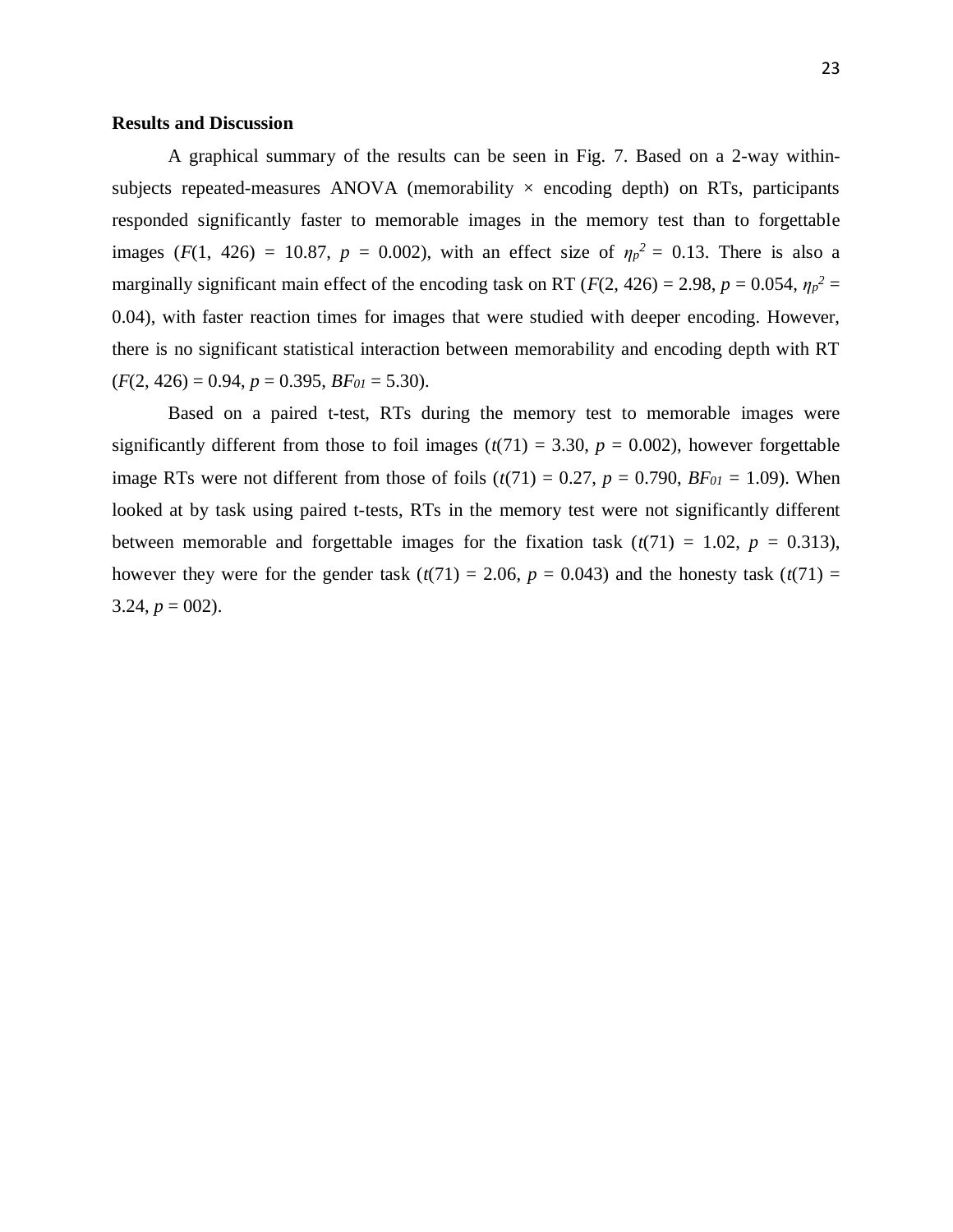

**Fig. 7**. (Left) Reaction time on the unexpected recognition memory test based on the different conditions. Memorable images had significantly faster reaction times than forgettable images. There is also a significant effect of task encoding depth, with deeper tasks causing faster recognition, however there is no statistical interaction between memorability and encoding depth. The reaction time to respond to foil images is comparable to that of forgettable images. (Right) Hit rate on the unexpected recognition memory test based on the different conditions. Memorable images had significantly higher hit rates than forgettable images. Similarly, greater encoding depth also resulted in higher hit rates, however there was no statistical interaction between memorability and encoding depth. The bar for the foil images here reflects false alarm rate, for a point of comparison. Error bars indicate standard error of the mean.

Participant performance in the memory test mirror these RT results. In a 2-way repeated measures ANOVA of memorability and encoding depth, there is a significant main effect of memorability on HR ( $F(1, 426) = 70.73$ ,  $p = 2.91 \times 10^{-12}$ ,  $\eta_p^2 = 0.50$ ). There is also a significant main effect of task encoding depth on HR ( $F(2, 426) = 36.32$ ,  $p = 1.83 \times 10^{-13}$ ,  $\eta^2 = 0.34$ ), with smaller effect size, where images that were encoded with a deeper task show a higher HR. There was also a significant statistical interaction between memorability and encoding depth (*F*(2,426)  $= 4.77, p = 0.01$ .

Paired t-tests were used to investigate specific differences between the conditions and this interaction effect. Memorable images were remembered significantly more often than forgettable images on all of the tasks (paired t-tests; fixation task:  $t(71) = 6.37$ ,  $p = 1.61 \times 10^{-8}$ ; gender task:  $t(71) = 8.12, p = 1.02 \times 10^{-11}$ ; honesty task:  $t(71) = 5.23, p = 1.61 \times 10^{-6}$ ). Looking at paired ttests based on the encoding task, for forgettable images, performance was significantly higher for the gender task than the fixation task  $(t(71) = 3.98, p = 1.62 \times 10^{-4})$ , and higher for the honesty task than the gender task  $(t(71) = 3.84, p = 2.67 \times 10^{-4})$ . For memorable images, performance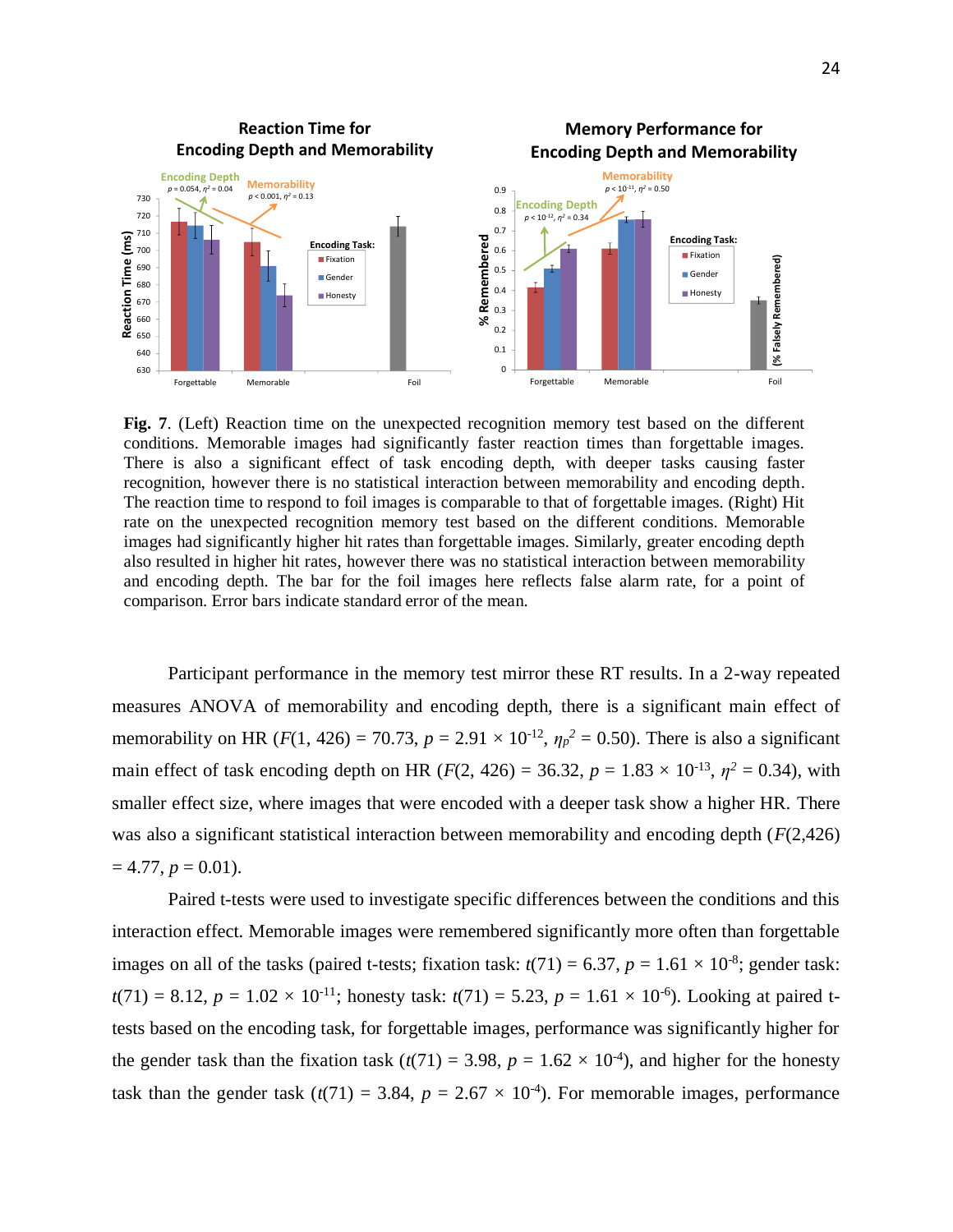was significantly higher for the gender task than the fixation task  $(t(71) = 5.63, p = 3.33 \times 10^{-7})$ , but there was no difference for the honesty task compared to the gender task  $(t(71) = 0.10, p =$ 0.923). This is likely due to the fact that performance for these two tasks for memorable images is essentially at ceiling; when told to explicitly remember these images (see Experiment 3; these are the same image sets), participants have about the same performance (gender task  $M = 0.76$ , honesty task  $M = 0.76$ , explicit memory  $M = 0.73$ ). This ceiling effect also likely explains the statistical interaction between memorability and encoding depth.

These results show strong effects of both memorability and encoding depth on subsequent memory. In fact, performance was significantly better for memorable than forgettable images on all tasks, and memorability effects had higher effect sizes than encoding depth effects. This indicates that controlling for encoding depth does not equalize memorability; even if you are encoding a set of images deeply and semantically, you will still remember memorable images more than forgettable images. Or, similarly, even when focusing on an irrelevant perceptual item (i.e., fixation crosses overlaid on the images), you will still remember memorable images more than forgettable images. These results imply that effort, distribution of attentional resources, or elaboration of encoding are unlikely to explain the phenomena we find with memorability.

#### Section Discussion

Overall, Experiments 3 and 4 show that while intentional memory encoding and deeper processing do indeed boost memory performance, these boosts are separate from and often weaker than the impact of the intrinsic memorability of the stimulus to be remembered. Memorability is thus neither equivalent to bottom-up attention, nor top-down attention. As it seems that memorability is not an attention-based phenomenon, these results also provide evidence that memorability may not be an explicit memory phenomenon, as cognitive control is known to be able to influence explicit memory, but not implicit memory (MacLeod, 1989; Vuilleumier et al., 2005). One final important question, then, is how memorability might relate to an implicit memory process in the absence of attention.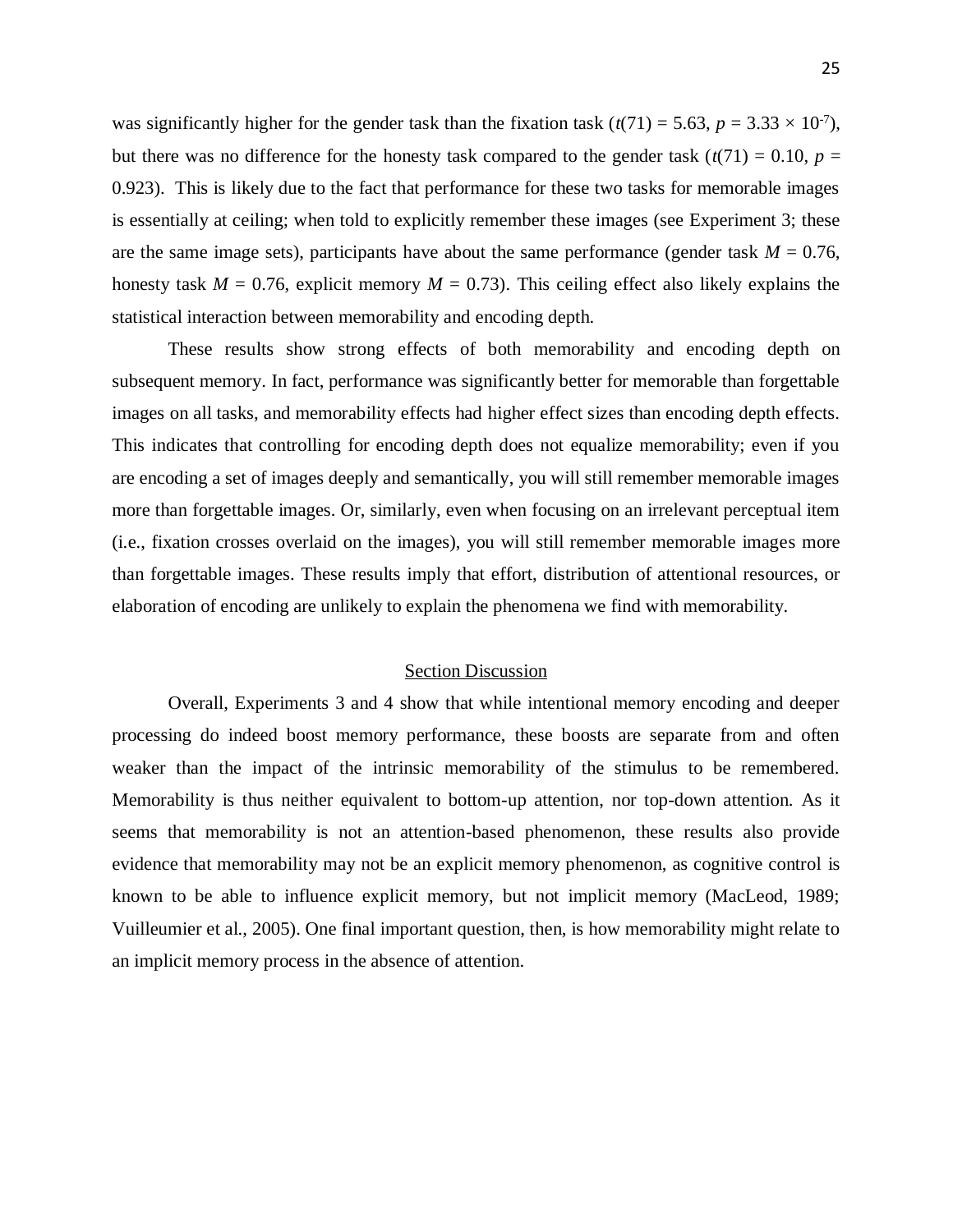# **Section 3: Memorability and Priming**

### **Introduction**

As memorability appears to be a nonconscious, implicit, automatic form of memory that is independent of attentional effects, how is it linked to perceptual priming, a similarly automatic and nonconscious form of memory? Like memorability, perceptual priming has been shown to be unaffected by changes in low-level visual features (Fiser & Biederman, 2001) and top-down attention (Vulleumier et al., 2005). Since memorability seems to happen at the timing of perception but does not capture bottom-up attention, memorability might thus reflect the "primability" of a stimulus – to what degree behavioral and neural responses are affected by increasing repetitions of an initially novel stimulus. Memorable images might be those that cause greater priming effects, while forgettable images show less priming.

To test the link between memorability and "primability", a perceptual priming experiment was conducted, where participants had to rapidly categorize scene images for indoor / outdoor (Experiment 5-A) or natural / manmade (Experiment 5-B). Images were repeated four times each, but with the repetitions spread across the stimulus presentation stream in a randomized order. Due to perceptual priming, with increasing repetitions a stimulus will become easier (and faster) to categorize. If memorability and primability are linked, then memorable images should show a more pronounced drop in reaction time with each repetition, in comparison to forgettable images. However, if memorability and primability are separate phenomena, then the memorability of the stimulus should not affect priming effects.

# **Materials and Methods**

#### *Participants*

Forty-nine participants recruited from AMT participated in Experiment 5-A, and a separate set of 48 participants participated in Experiment 5-B. They were selected for having at least a 95% approval rating, and were compensated for their time.

# *Stimuli*

Scene images from a highly controlled stimulus set for both low-level visual features (e.g., color, spatial frequency) and higher-level attributes (e.g., number of objects, average object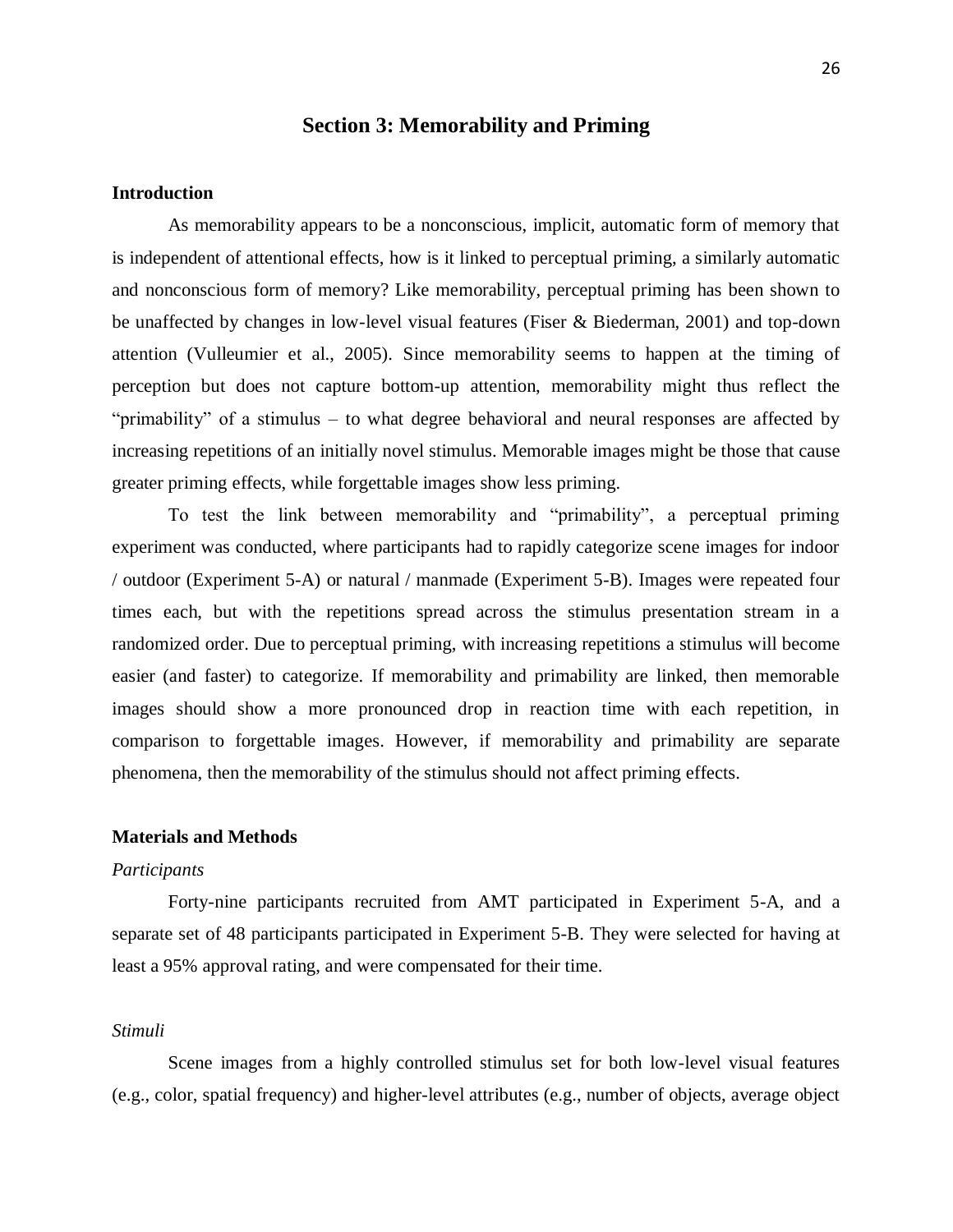size) were used in the two experiments (Xiao et al., 2010; Isola et al., 2013). Scene images were used here as they can be easily and quickly categorized for multiple category dichotomies (e.g., indoor / outdoor, natural / manmade), yet do not have the potential demographic-based categorization biases that could occur with faces, such as the other-race effect (Chiroro & Valentine, 1995) or other-age effect (Anastasi & Rhodes, 2005). All images were color and 256 pixels  $\times$  256 pixels.



**Fig. 8**. The perceptual priming experimental paradigm for Experiment 5. Half of the images were highly forgettable, while the other half were highly memorable. Participants responded as quickly as possible to a perceptual categorization task (indoor / outdoor for Experiment 5-A, natural / manmade for Experiment 5-B) for a stream of images, where sometimes an image would repeat. On these repetition trials, we can observe the effects of perceptual priming (reaction time decreasing on repeated stimuli), and if this differs between memorable and forgettable stimuli.

For Experiment 5-A, the scene images varied along two factors with 4 conditions total, with 12 stimuli each, or 48 stimuli total: 1) memorable or forgettable, and 2) indoor or outdoor. Experiment 5-B had the same stimulus condition distributions, except its second factor was natural or manmade, and all images were outdoor scenes. The images for the two stimulus sets were selected from the same larger scene stimulus set.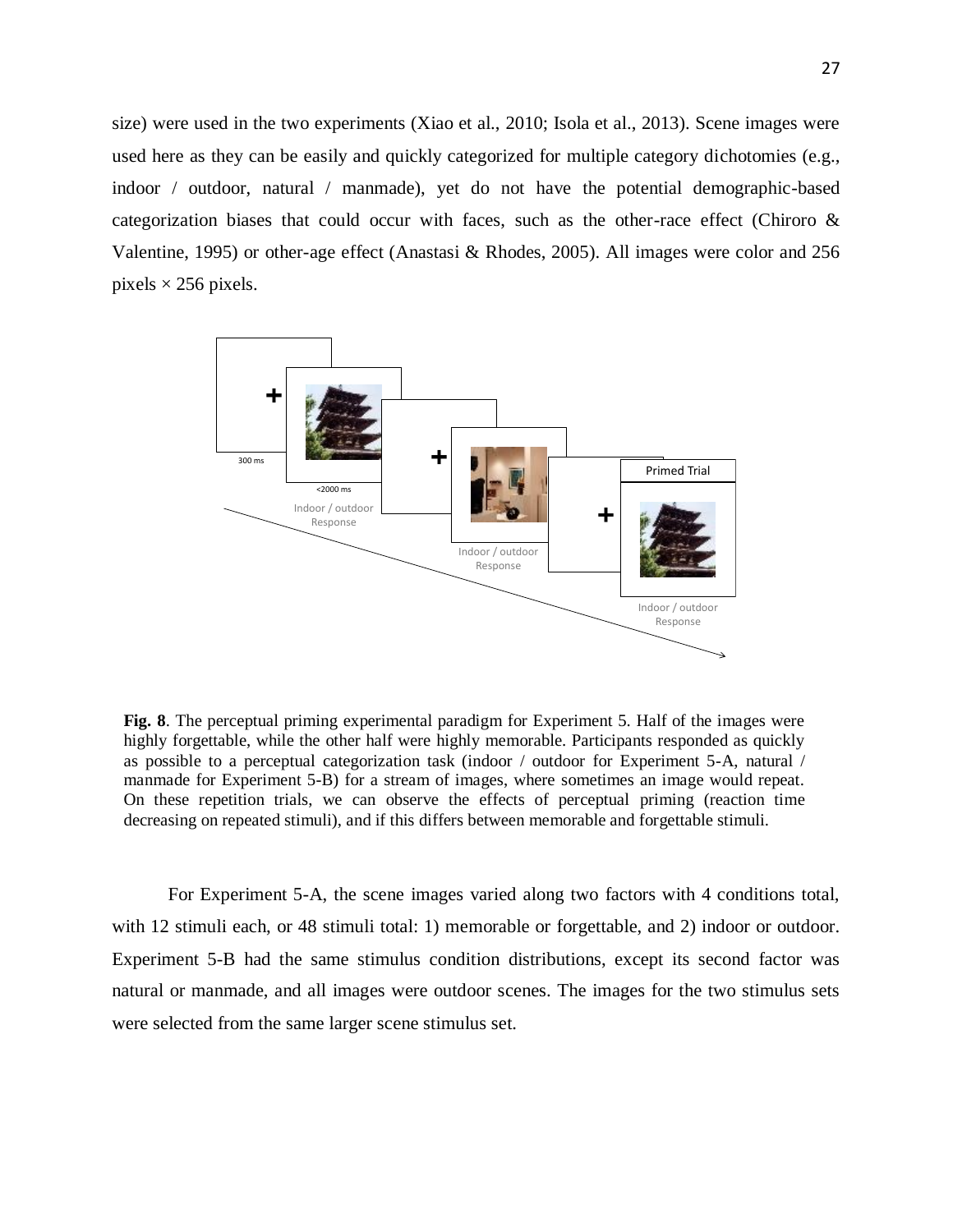#### *Experimental Methods*

Both experiments were programmed and conducted using PsyToolkit and followed the same experimental paradigm (Fig. 8). For each trial, a fixation cross was displayed for 300ms. A scene image was then presented at central fixation, and participants were given 2000ms to classify the image as indoor or outdoor in Experiment 5-A or natural or manmade in Experiment 5-B with a key press, with reaction time recorded. Each image was repeated four times over the course of the experiment in a randomized order, although participants were not told in advance that they would see image repetitions. Participants were informed if they responded incorrectly, or took too long (over 2000ms) to respond, to encourage quick and accurate responses. For both experiments, participants completed 192 randomized order trials, which took approximately 3 minutes in total. Only trials with the correct task responses were used in the analyses.

#### **Results and Discussion**

# *Experiment 5-A: Indoor / Outdoor Task*

A graphical summary of the results can be seen in Fig. 9. A 2-way repeated-measures ANOVA (memorability  $\times$  repetition number) was conducted on the reaction times. As expected based on previous perceptual priming work (Wiggs & Martin, 1998; Turk-Browne et al., 2006), with increasing repetitions of an image, participants were able to more quickly identify it as indoor / outdoor ( $F(3, 184) = 29.23$ ,  $p = 2.60 \times 10^{-12}$ ). However, memorable and forgettable images had no significant difference in how long it took to classify them as indoor / outdoor  $(F(1, 184) = 0.002$ ,  $p = 0.968$ ,  $BF_{01} = 4.89$ ). There was also no significant statistical interaction between the two factors for RT  $(F(3, 184) = 1.54, p = 0.213, BF_{01} = 2.26)$ , indicating that forgettable and memorable images did not appear to experience different degrees of priming. A linear mixed model modeling memorability as a categorical factor and repetition number as a continuous factor shows the same patterns; RT speeds up with more repetitions ( $\beta$  = -19.88, *SE* = 3.09,  $F = 104.65$ ,  $p = 2.13 \times 10^{-19}$ ), but memorability shows no effect ( $\beta = 12.20$ ,  $SE = 11.96$ ,  $F = 10.96$ 1.04,  $p = 0.309$ ), nor is there a statistical interaction between memorability and repetition number  $(\beta = -4.93, SE = 4.37, F = 1.27, p = 0.261)$ . Based on paired t-tests, forgettable images and memorable images showed no significant RT differences at any repetition number (all  $p > 0.05$ ). Thus, while scene images do show perceptual priming, there appears to be no differences between memorable and forgettable images.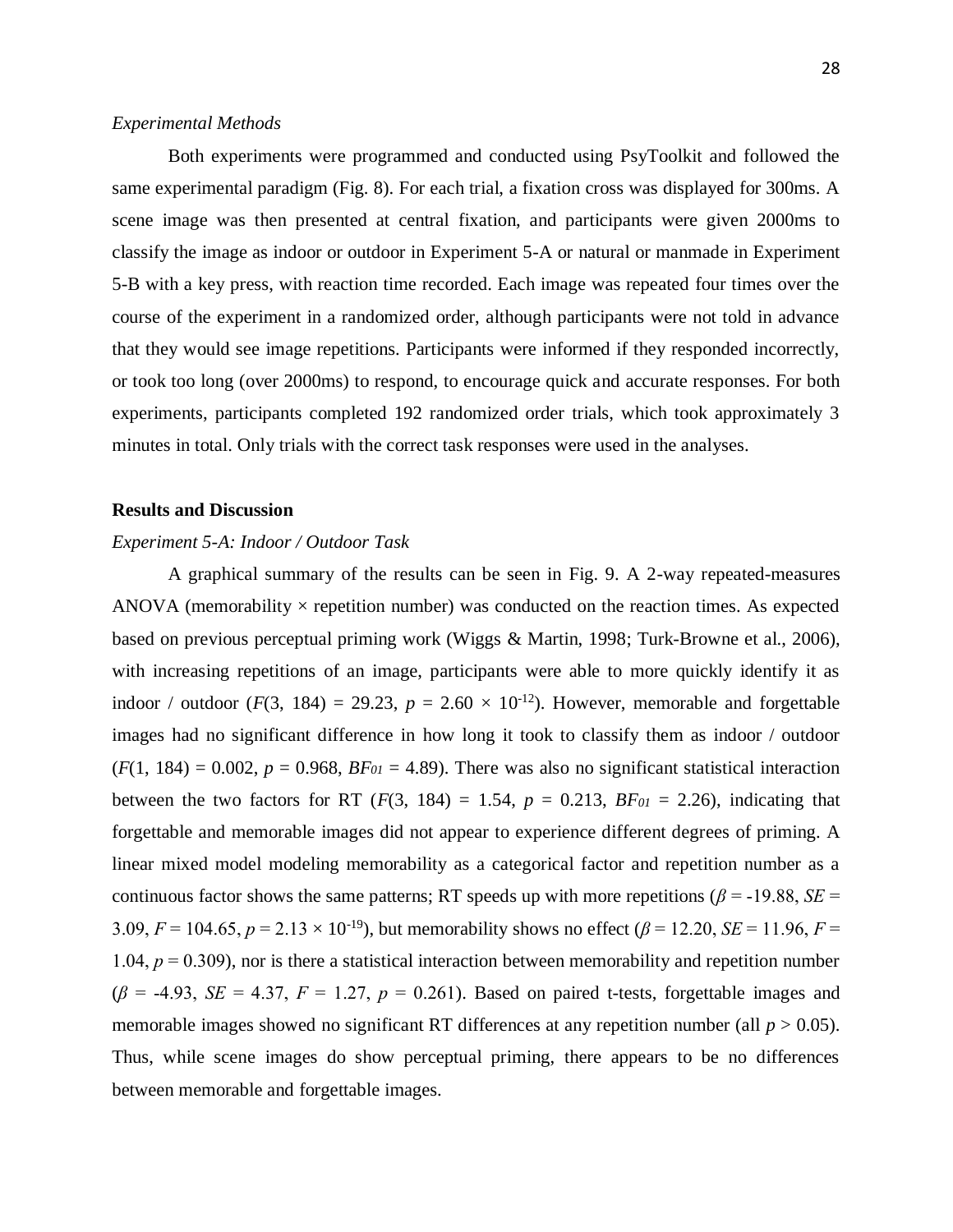#### *Experiment 5-B: Natural / Manmade Task*

To fully ensure there is no interaction of memorability and primability, the study was replicated using a different categorization task (natural / manmade), see Fig. 9. Again, as expected, there was a significant effect of image repetition on classification speed  $(F(3, 184) =$ 13.39,  $p = 5.55 \times 10^{-7}$ ). However, there was again no significant effect of memorability ( $F(1, 1)$ )  $184$ ) = 4.14,  $p = 0.054$ ), although in the Bayesian Factor analysis, there was more evidence for the alternate hypothesis than the null hypothesis: *BF<sup>01</sup>* = 0.67, indicating unclear evidence for whether memorability has an effect on natural / manmade responses. However, importantly there was no statistical interaction between image repetition and memorability ( $F(3, 184) = 1.27$ ,  $p =$ 0.293,  $BF_{0I} = 2.58$ ), indicating that the effect of memorability does not change with priming. A linear mixed model modeling memorability as a categorical factor and repetition as a continuous factor finds a significant effect of repetition ( $\beta$  = -11.46, *SE* = 3.89, *F* = 30.56, *p* = 1.22 × 10<sup>-7</sup>), but no effect of memorability ( $\beta$  = 9.87, *SE* = 15.08,  $F = 0.43$ ,  $p = 0.514$ ) nor a statistical interaction of memorability and repetition ( $\beta$  = -7.53, *SE* = 5.51, *F* = 1.87, *p* = 0.174). Looking at the difference between memorable and forgettable images at each repetition using paired t-tests, memorable images were significantly faster to classify than forgettable images at the forth repetition  $(t(47) = 3.31, p = 0.002)$ , however there were no significant differences at the first, second, or third presentations of the image (all  $p > 0.4$ ). Again, this study shows no strong evidence for a differential priming effect between forgettable and memorable images.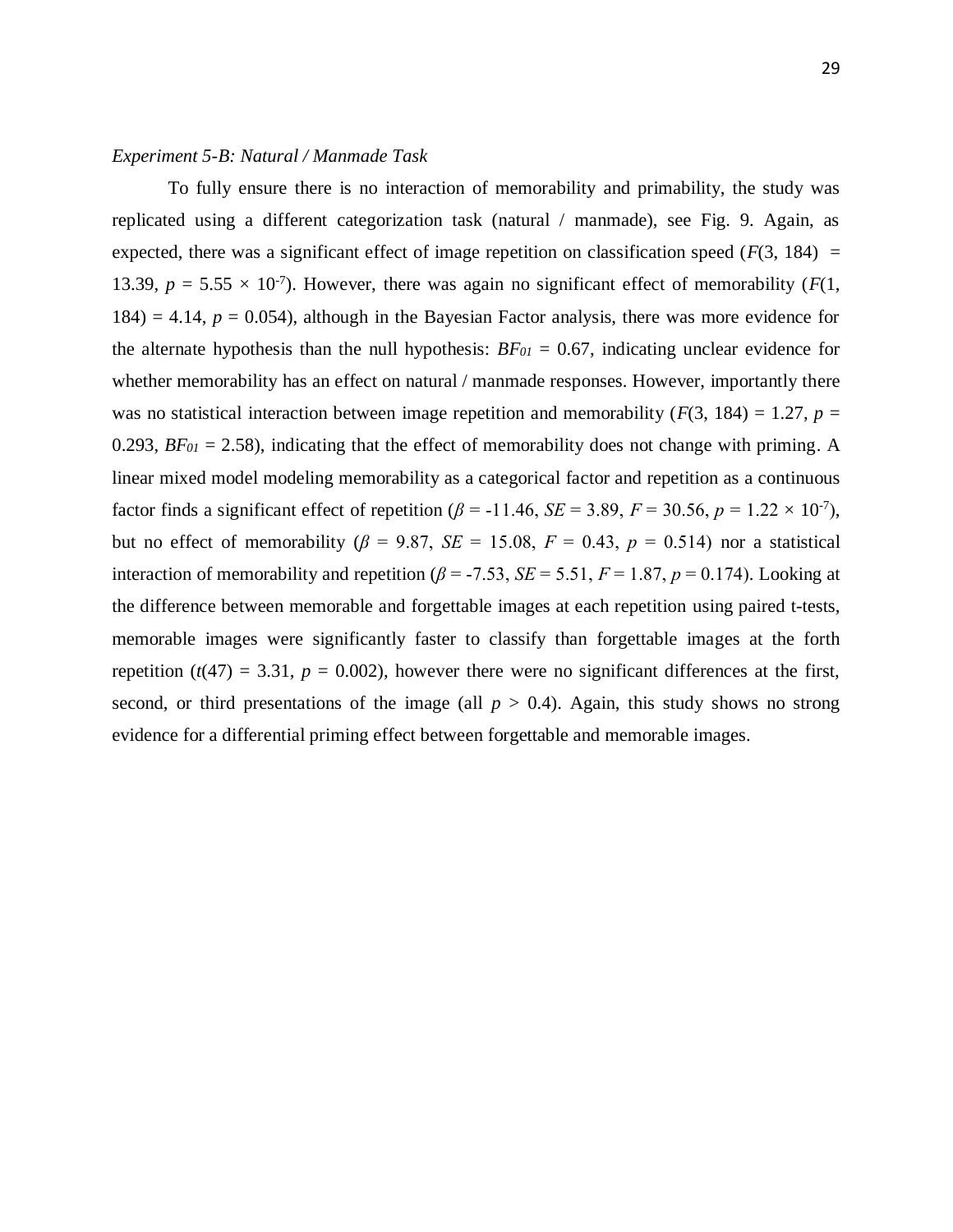

**Fig. 9**. (Left) The mean reaction time for forgettable versus memorable scenes in Experiment 5-A (indoor / outdoor), by repetition number. Perceptual priming occurred equally for forgettable and memorable images. (Right) The mean reaction time for forgettable versus memorable scenes in Experiment 5-B (natural / manmade), by repetition number. Again, there was no significant effect of memorability, nor an interaction of perceptual priming effect and memorability, showing that memorability is unlikely to be equivalent to "primability". Error bars indicate standard error of the mean.

Both Experiments 5-A and 5-B replicate the finding that while people become faster at categorizing scenes (for either indoor / outdoor or natural / manmade) with increasing repetitions of an image, this speed increase (or "primability" of the stimulus) does not appear to be related to memorability. If this were the case, then one would expect to see a significant statistical interaction between repetition time and image memorability. This being said, memorable images were classified significantly faster in the fourth presentation in the natural / manmade categorization task. Because this effect did not exist across the two tasks, it is unlikely that it is due to differential perceptual priming and memorability. Ultimately, both Experiments demonstrate that memorability is its own automatic, intrinsic image property, separate from perceptual priming effects.

These results bring up an interesting question of whether memorability can be considered an implicit or explicit memory phenomenon. These current results show evidence that memorability does not resemble other common implicit memory phenomena, such as priming, despite being a similarly automatic, unconscious marker of memory. However, memorability is also different from explicit memory phenomena, like found in individual explicit recall, because it is unaffected by bottom-up and top-down attention (Vuilleumier et al., 2005). Previous work has found a neural dissociation between implicit memory (i.e., perceptual priming) and explicit memory (i.e., subsequent memory), where implicit memory shows repetition suppression and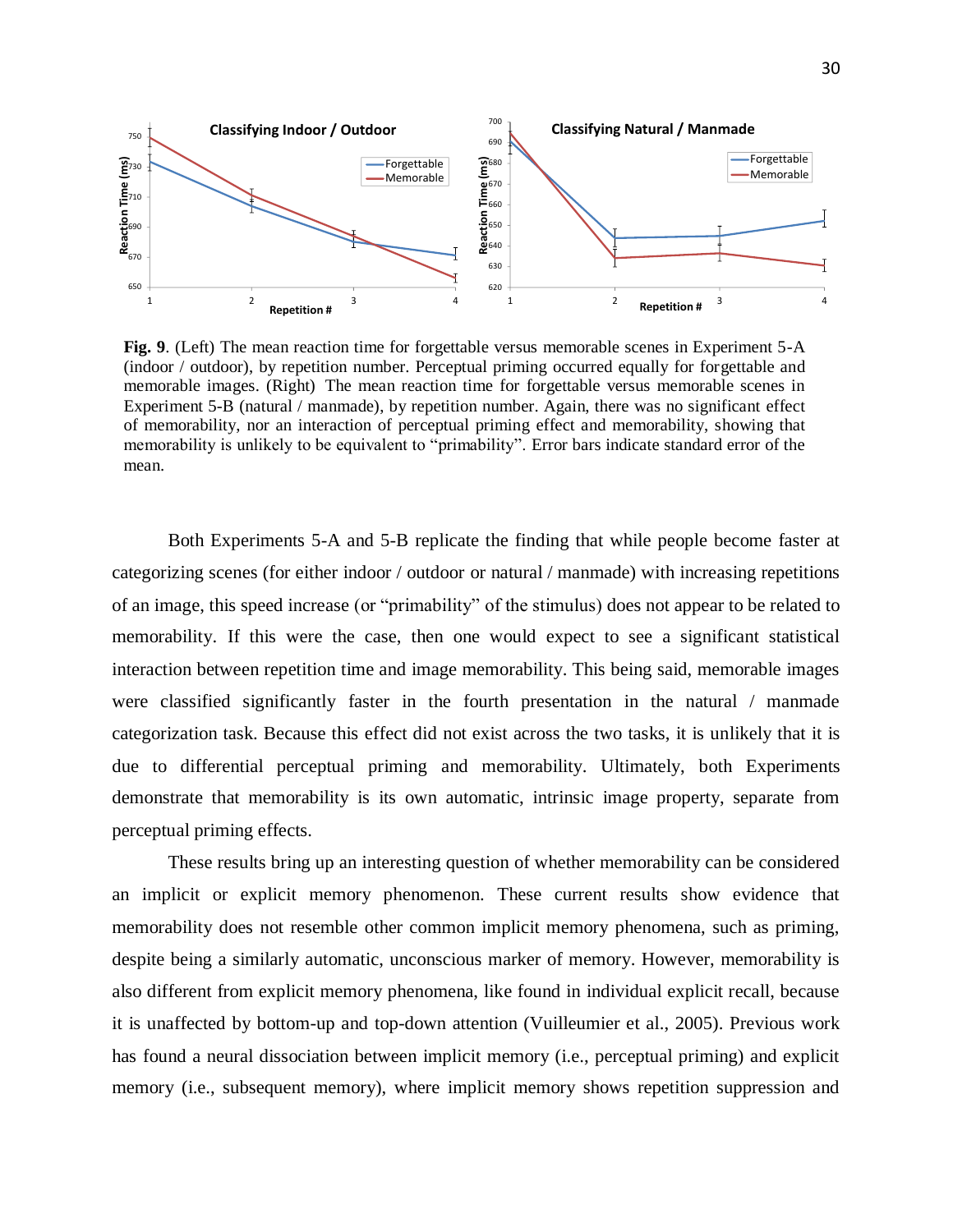explicit memory shows pattern similarity (Ward et al., 2013). Neural signatures of memorability have been identified in many memory-related regions, such as the medial temporal lobe (Bainbridge et al., 2017), and future work will need to investigate whether memorability somehow bridges this dissociation of implicit and explicit memory, or could serve as an interesting test case of how we define these two phenomena.

# **General Discussion**

This set of five experiments shows strong evidence that memorability effects cannot be explained away by attention-related phenomena known to usually interact with memory. Namely, we find that:

Memorability does not cause bottom-up attentional capture, as memorable images do not produce biases in a spatial cueing task (Experiment 1), nor in a visual search task (Experiment 2).

Memorability is not affected by top-down attention, as you cannot make yourself forget a memorable image, or remember a forgettable image (Experiment 3), and memorability effects exist independent of how deeply stimuli are encoded (Experiment 4).

Memorability is not the same as priming – although these are both automatic, unconscious forms of memory independent from attention, these are two separate memory phenomena (Experiment 5).

These results provide further evidence that memorability is an intrinsic, isolated property to an image or an entity (Isola et al., 2011a; Bainbridge et al., 2013), that goes beyond low-level visual features that automatically capture attention. The perceptual features that cause images to be memorable are likely much more subtle and later in the visual processing hierarchy, as evidenced by deep-learning models of memorability (Khosla et al., 2015), and will need further investigation (though with some preliminary findings in Isola et al., 2011b; Bainbridge et al., 2013). Additionally, memorability may be pinpointing a novel subprocess of memory, as it is resilient to attentional effects, unlike explicit memory encoding, which is often considered intertwined with attention (Mulligan, 1998; Kim, 2011). In fact, even explicitly attempting to *not*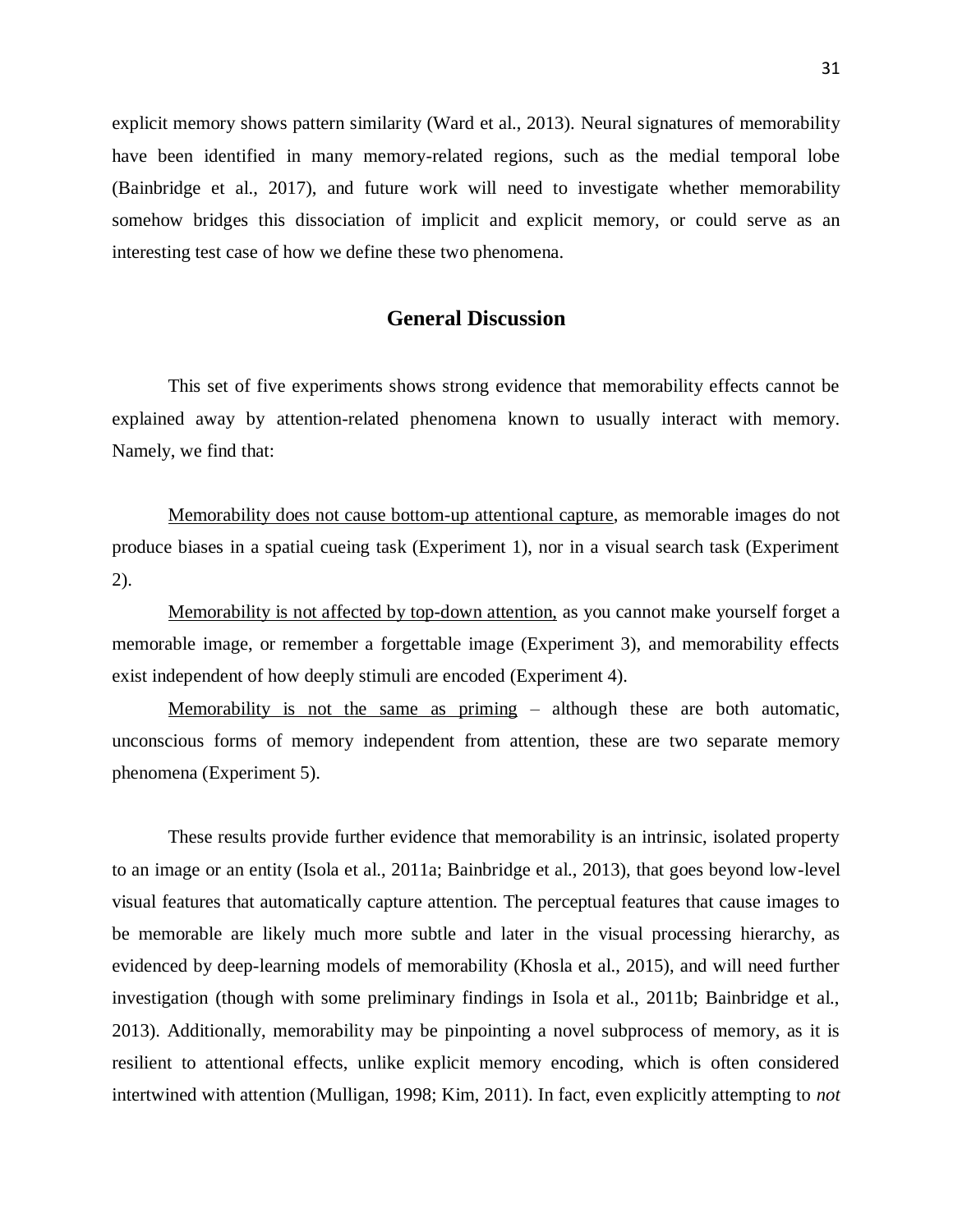encode a memory still results in memorability effects on later retrieval. Perhaps the only way to escape the strong effects of memorability may be through direct manipulation of the image, to diminish the features that make it memorable (Khosla et al., 2013). At the same time, these results also show that memorability may not be a purely implicit memory phenomenon, as it is independent from priming effects. The question of memorability as either an implicit or explicit memory phenomenon is an extremely interesting one that may challenge notions of the two types of memory being completely dissociable (Ward et al., 2013). As shown by these five Experiments, memorability is extremely easy to adapt to classical behavioral and neuroscientific paradigms, as it is only a matter of measuring and selecting stimuli, and several memory studies could be reanalyzed with a focus on stimulus memorability. Thus, there is a large range of possibilities for further investigations on the role of memorability in terms of implicit versus explicit memory, bottom-up versus top-down processing, and perception versus memory.

Overall, attention is not a determinant of memorability. While attention-grabbing stimuli may tend to be more memorable, these are two isolable phenomena; images do not need to be attention-grabbing or cause implicit priming to ultimately be more memorable. Memorability is also unwavering, regardless of the effort or depth with which you process images. In whole, memorability has shown itself to be an independent, intrinsic property to images serving as a strong determinant of what we will ultimately remember.

# **Acknowledgments**

Great thanks to Aude Oliva for her support and advice with this work. W.A. Bainbridge is supported by the Department of Defense, through the National Defense Science & Engineering Graduate (NDSEG) Fellowship Program, and by a teaching fellowship at the Department of Brain and Cognitive Sciences, MIT. The raw data and experimental code for this study will be made publicly available on the author's (Wilma A. Bainbridge) website: <http://www.wilmabainbridge.com/>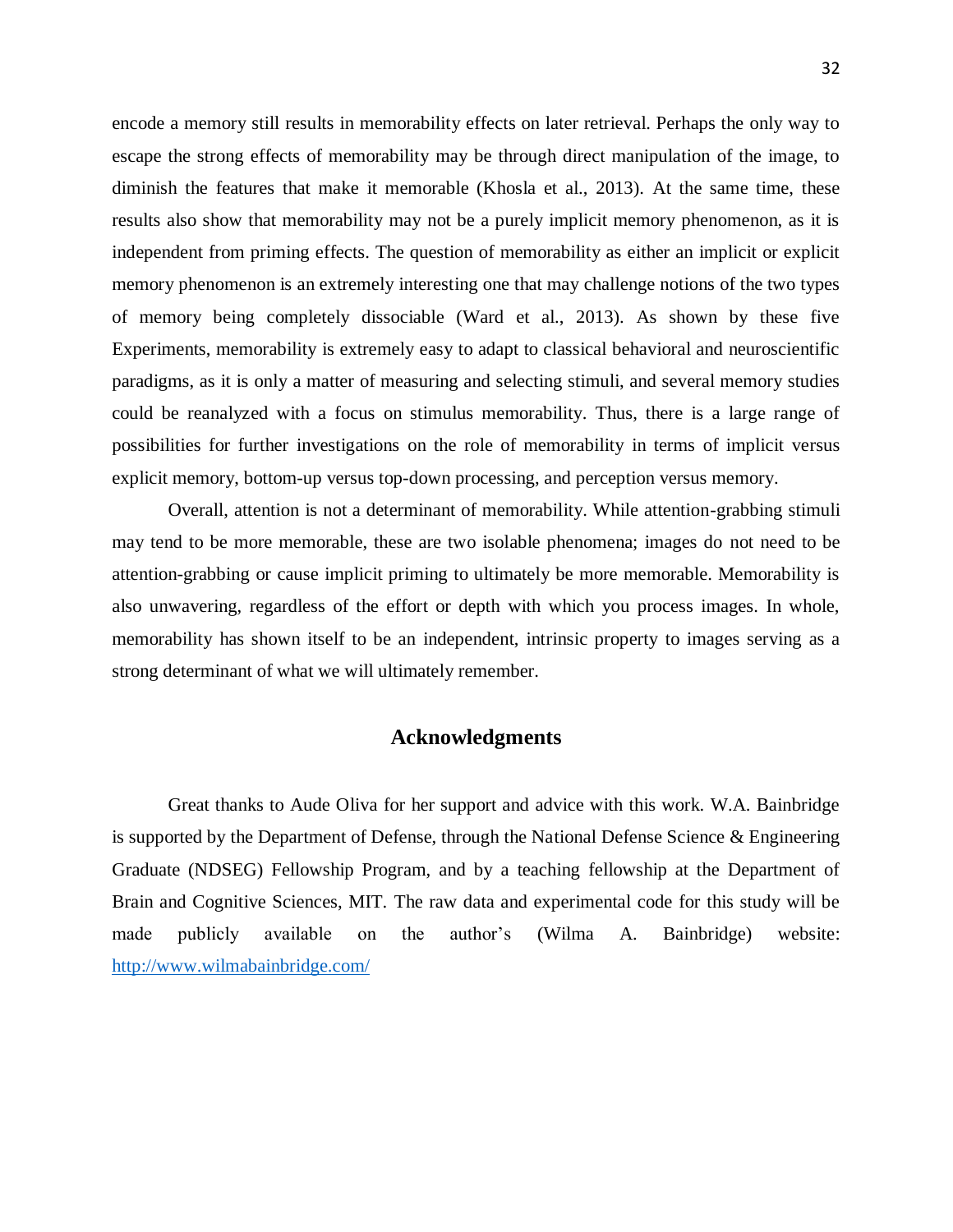# **References**

Anastasi, J.S. & Rhodes, M.G. (2005). An own-age bias in face recognition for children and older adults. *Psychonomic Bulletin & Review, 12*(6), 1043-1047.

Asmundson, G.J.G., & Stein, M.B. (1994). Selective processing of social threat in patients with generalized social phobia: evaluation using a dot-probe paradigm. *Journal of Anxiety Disorders, 8*(2), 107-117.

Bainbridge, W.A., Isola, P., & Oliva, A. (2013). The intrinsic memorability of face photographs. *Journal of Experimental Psychology: General, 142*(4), 1323-1334.

Bainbridge, W.A. (2016). The memorability of people: Intrinsic memorability across transformations of a person's face. *Journal of Experimental Psychology: Learning, Memory, and Cognition*. Advance online publication.

Bainbridge, W.A., Dilks, D.D., & Oliva, A. (2017). Memorability: A stimulus-driven perceptual neural signature distinctive from memory. *NeuroImage, 149*, 141-152.

Bar-Haim, Y., Lamy, D., Pergamin, L., Bakermans-Kranenburg, M.J., & van IJzendoorn, M.H. (2007). Threat-related attentional bias in anxious and nonanxious individuals: a metaanalytic study. *Psychological Bulletin, 133*(1), 1-24.

Basden, B.H., Basden, D.R., & Gargano, G.J. (1993). Directed forgetting in implicit and explicit memory tests: a comparison of methods. *Journal of Experimental Psychology: Learning, Memory, and Cognition, 19*(3), 603-616.

Borkin, M.A., Vo, A.A., Bylinskii, Z., Isola, P., Sunkavailli, S., Oliva, A., & Pfister, H. (2013). What makes a visualization memorable? *IEEE Transactions on Visualization and Computer Graphics, 19*(12), 2306-2315.

Bower, G.H., & Karlin, M.B. (1974). Depth of processing pictures of faces and recognition memory. *Journal of Experimental Psychology, 103*(4), 751-757.

Bylinskii, Z., Isola, P., Bainbridge, C.M., Torralba, A., & Oliva, A. (2015). Image memorability with fine-grained context. *Vision Research, 116*, 165-178.

Chiroro, P., & Valentine, T. (1995). An investigation of the contact hypothesis of the own-race bias in face recognition. *The Quarterly Journal of Experimental Psychology, 48A,* 879- 894.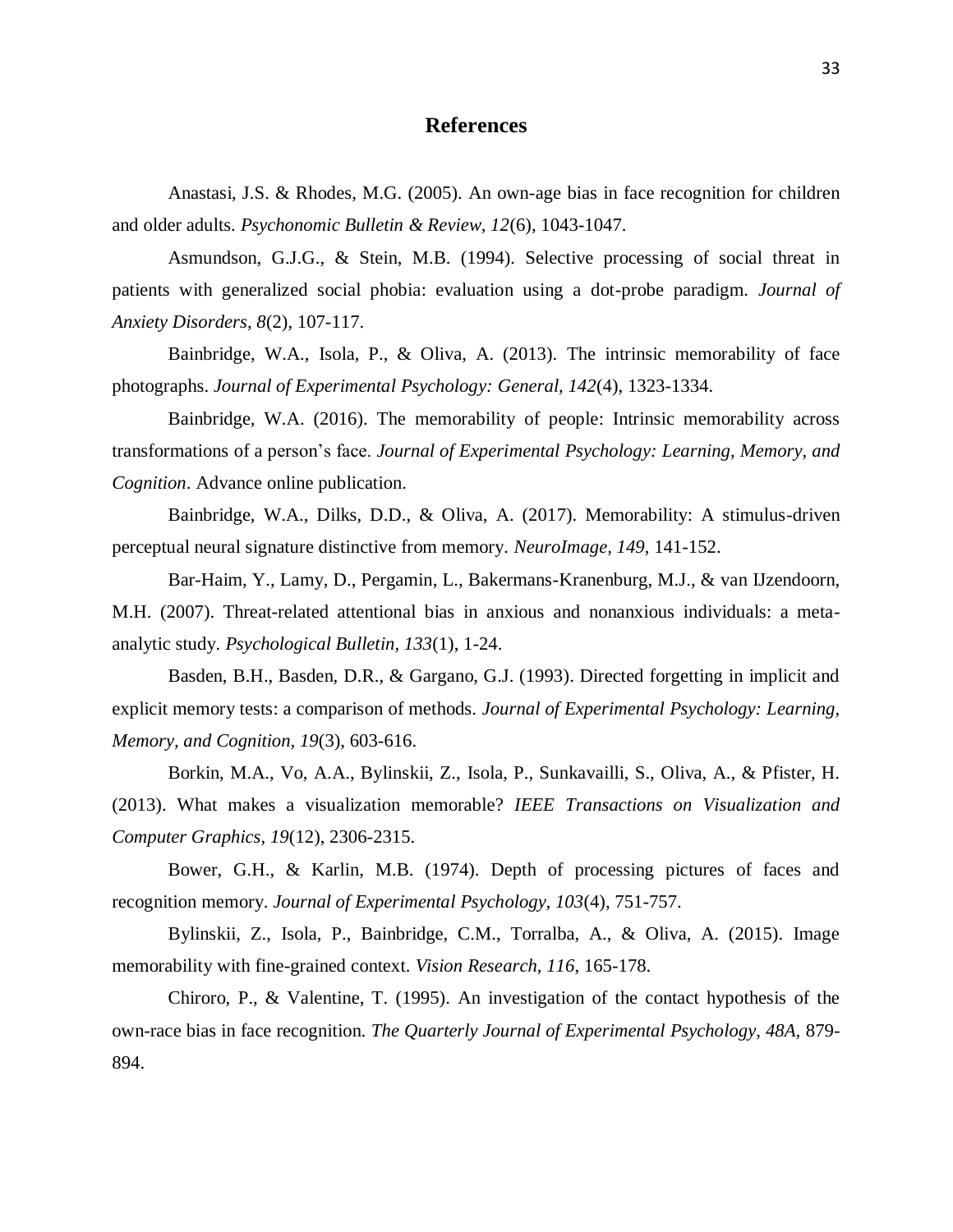Chun, M.M., & Turk-Browne, N.B. (2007). Interactions between attention and memory. *Current Opinion in Neurobiology, 17*(2), 177-184.

Cooper, R.M., & Langton, S. (2006). Attentional bias to angry faces using the dot-probe task? It depends when you look for it. *Behaviour Research and Therapy, 44*(9), 1321-1329.

Eickhoff, C., & de Vries, A.P. (2013). Increasing cheating robustness of crowdsourcing tasks. *Information Retrieval, 16*(2), 121-137.

Eysenck, M.W. (1979). Depth, elaboration, and distinctiveness. *Levels of Processing in Human Memory (Eds. L.S. Cermak & F.I.M. Craik)*, Psychology Press, NY.

Fiser, J., & Biederman, I. (2001). Size invariance in visual object priming of gray scale images. *Perception*, *24*(7), 741-748.

Fox, E., Derakshan, N., & Shoker, L. (2008). Trait anxiety modulates the electrophysiological indices of rapid spatial orienting towards angry faces. *Cognitive Neuroscience and Neuropsychology, 19*(13), 259-263.

Gallistel, C.R. (2009). The importance of proving the null. *Psychological Review, 116*(2), 439-453.

Golan, T., Bentin, S., DeGutis, J.M., Robertson, L.C., & Harel, A. (2014). Association and dissociation between detection and discrimination of objects of expertise: Evidence from visual search. *Attention, Perception, & Psychophysics, 76*, 391-406.

Horstmann, G., & Herwig, A. (2015). Novelty biases attention and gaze in a surprise trial. *Attention, Perception, & Psychophysics, 78*(1), 69-77.

Innocenti, I., Giovannelli, F., Cincotta, M., Feurra, M., Polizzotto, N.R., Bianco, G., Cappa, S.F., & Rossi, S. (2010). Event-related rTMS at encoding affects differently deep and shallow memory traces. *NeuroImage, 53*, 325-330.

Isola, P., Xiao, J. X., Torralba, A., & Oliva, A. (2011a). What makes an image memorable? *24th IEEE Conference on Computer Vision and Pattern Recognition (CVPR)*, 145- 152.

Isola, P., Parikh, D., Torralba, A., & Oliva, A. (2011b). Understanding the intrinsic memorability of images. Paper presented at the *25th Conference on Neural Information Processing Systems (NIPS)*. Granada, Spain.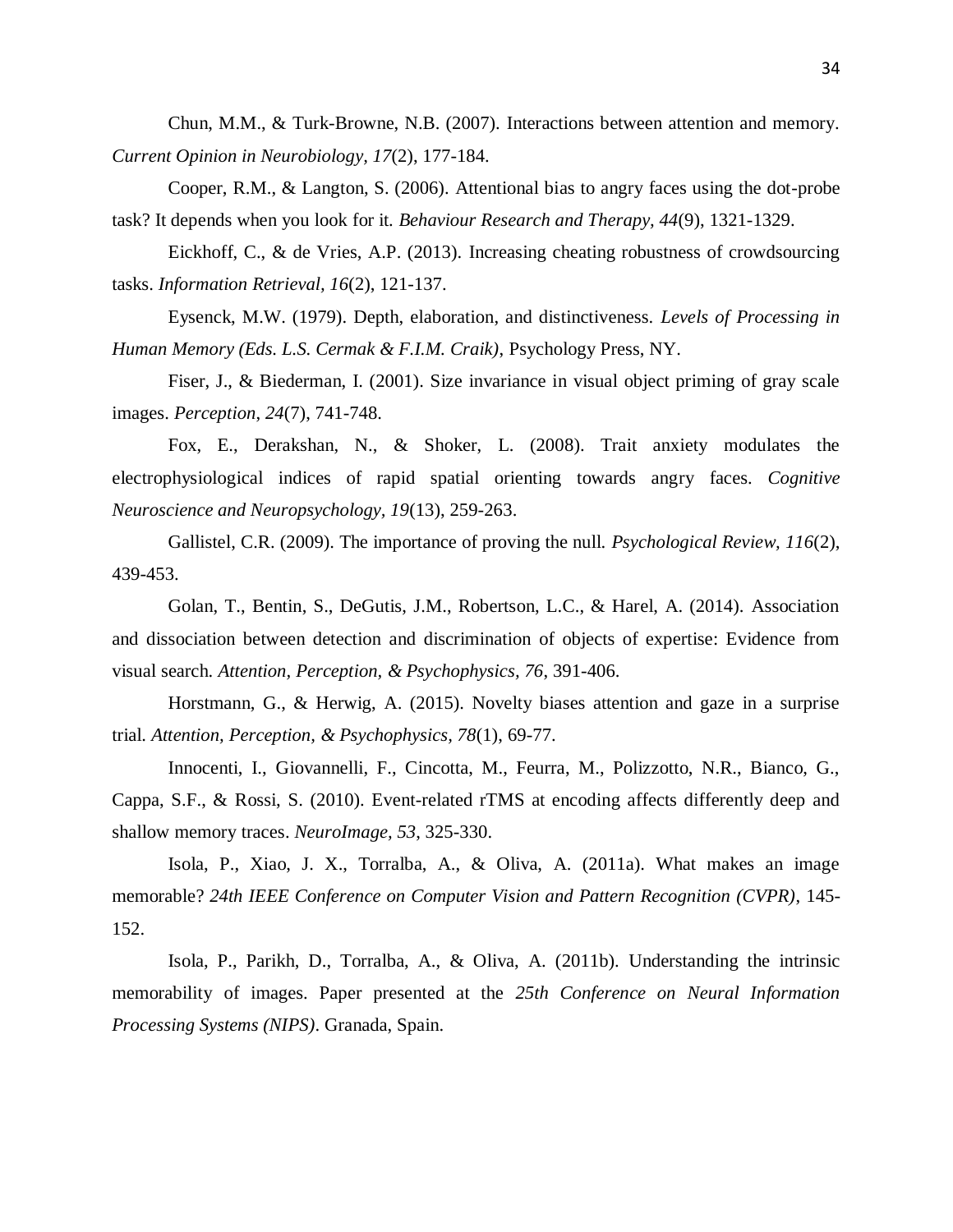Isola, P., Xiao, J., Parikh, D., Torralba, A., & Oliva, A. (2013). What makes a photograph memorable? *IEEE Transactions on Pattern Analysis and Machine Intelligence*, 36(7), 1469- 1482.

Jarosz, A.F., & Wiley, J. (2014). What are the odds? A practical guide to computing and reporting Bayes factors. *Journal of Problem Solving*, 7, 2-9.

Johannes, S., Münte, T.F., Heinze, H.J., & Mangun, G.R. (1995). Luminance and spatial attention effects on early visual processing. *Cognitive Brain Research, 2*, 189-205.

Khaligh-Razavi, S.M., Bainbridge, W.A., Pantazis, D., & Oliva, A. (submitted). From what we perceive to what we remember: Characterizing representational dynamics of visual memorability.

Khosla, A., Bainbridge, W.A., Torralba, A., & Oliva, A. (2013). Modifying the memorability of face photographs. *Proceedings of the International Conference on Computer Vision (ICCV)*, Sydney, Australia.

Khosla, A., Raji, A.S., Torralba, A., & Oliva, A. (2015). Understanding and predicting image memorability at a large scale. *International Conference on Computer Vision (ICCV)*, 2390-2398.

Kim, H. (2011) Neural activity that predicts subsequent memory and forgetting: a metaanalysis of 74 fMRI studies. *NeuroImage, 54*(3), 2446-2461.

Lockhart, R.S., & Craik, F.I.M. (1990). Levels of processing: a retrospective commentary on a framework for memory research. *Canadian Journal of Psychology, 44*(1), 87-112.

Lupiáñez, J., Decaix, C., Siéroff, E., Chokron, S., Milliken, B., & Bartolomeo, P. (2004). Independent effects of endogenous and exogenous spatial cueing: Inhibition of return at endogenously attended target locations. *Experimental Brain Research, 159*, 447-457.

MacLeod, C., Mathews, A., & Tata, P. (1986). Attentional bias in emotional disorders. *Journal of Abnormal Psychology, 95*(1), 15-20.

MacLeod, C.M. (1989). Directed forgetting affects both direct and indirect tests of memory. *Journal of Experimental Psychology: Learning, Memory, and Cognition, 15*(1), 13-21.

MacLeod, C.M. (2012). Directed forgetting. *Encyclopedia of the Sciences of Learning*  (Ed. N.M. Seel), Springer, US, 993-995.

Martin, A. (1999). Automatic activation of the medial temporal lobe during encoding: lateralized influences of meaning and novelty. *Hippocampus, 9,* 62-70.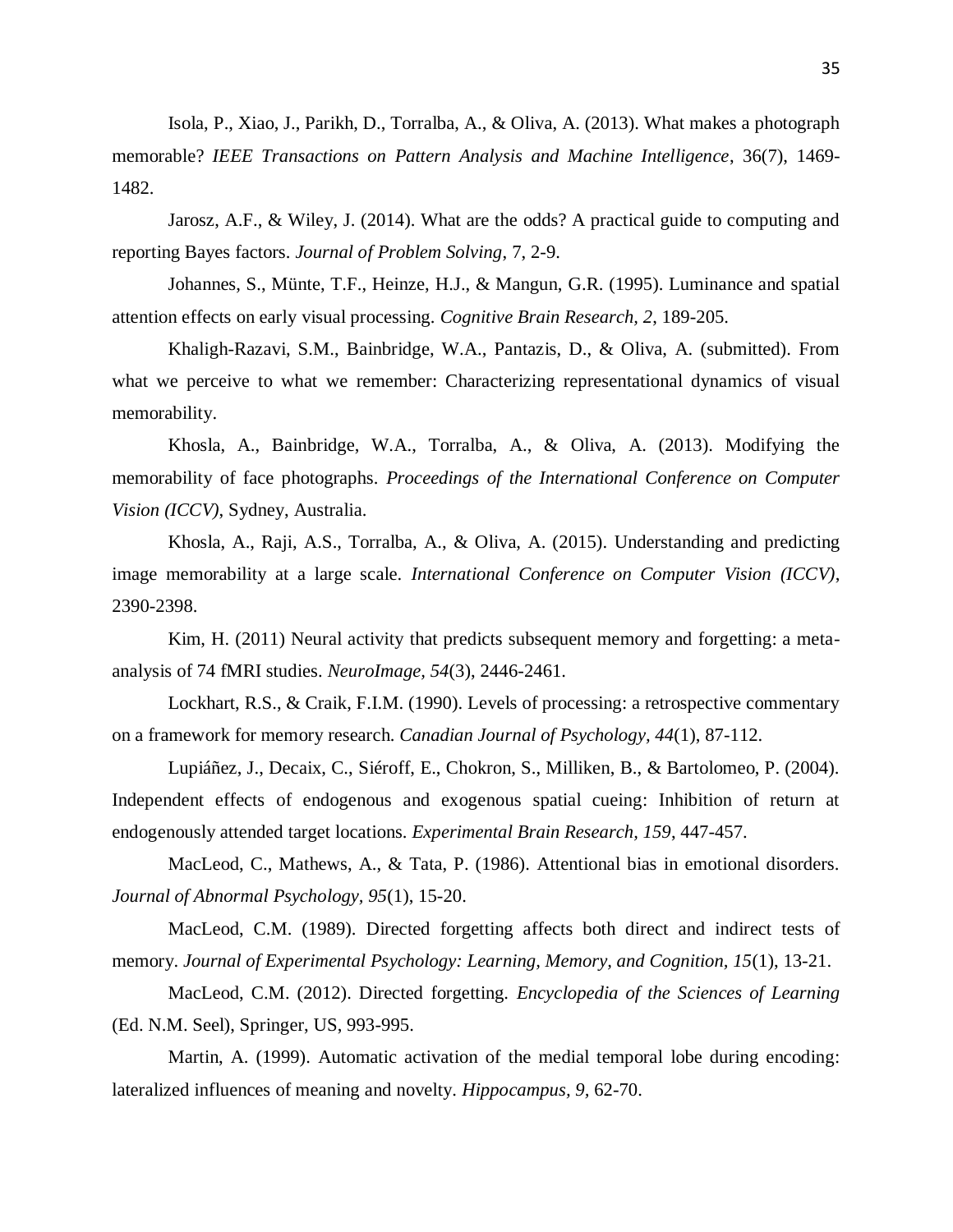Mulligan, N.W. (1998). The role of attention during encoding in implicit and explicit memory. *Journal of Experimental Psychology: Learning, Memory, and Cognition, 24*(1), 27-47.

Posner, M.I. (1980). Orienting of attention. *Quarterly Journal of Experimental Psychology, 32,* 3-25.

Sporer, S.L. (1991). Deep-deeper-deepest? Encoding strategies and the recognition of human faces. *Journal of Experimental Psychology: Learning, Memory, and Cognition, 17*(2), 323-333.

Staugaard, S.R. (2009). Reliability of two versions of the dot-probe task using photographic faces. *Psychology Science Quarterly, 51*(3), 339-350.

Stoet, G. (2010). PsyToolkit: A software package for programming psychological experiments using Linux. *Behavior Research Methods, 42*(4), 1096-1104.

Theeuwes, J. & Van der Stigchel, S. (2006). Faces capture attention: evidence from inhibition of return. *Visual Cognition, 13*(6), 657-665.

Trawalter, S., Todd, A.R., Baird, A.A., & Richeson, J.A. (2008). Attending to threat: Race-based patterns of selective attention. *Journal of Experimental Social Psychology,* 44(5), 1322-1327.

Treisman, A.M., & Gelade, G. (1980). A feature-integration theory of attention. *Cognitive Psychology, 12*, 97-136.

Treisman, A., & Gormican, S. (1988). Feature analysis in early vision: evidence from search asymmetries. *Psychological Review, 95*, 15-48.

Turk-Browne, N.B., Yi, D.-J., & Chun, M.M. (2006). Linking implicit and explicit memory: Common encoding factors and shared representations. *Neuron, 49*, 917-927.

Vuilleumier, P., Schwartz, S., Duhoux, S., Dolan, R.J., & Driver, J. (2005). Selective attention modulates neural substrates of repetition priming and "implicit" visual memory: suppressions and enhancements revealed by fMRI. *Journal of Cognitive Neuroscience, 17*(8), 1245-1260.

Ward, E.J., Chun, M.M., & Kuhl, B.A. (2013). Repetition suppression and multi-voxel pattern similarity differentially track implicit and explicit visual memory. *The Journal of Neuroscience, 33*(37), 14749-14757.

Wiggs, C.L., & Martin, A. (1998). Properties and mechanisms of perceptual priming. *Current Opinion in Neurobiology, 8*, 227-233.